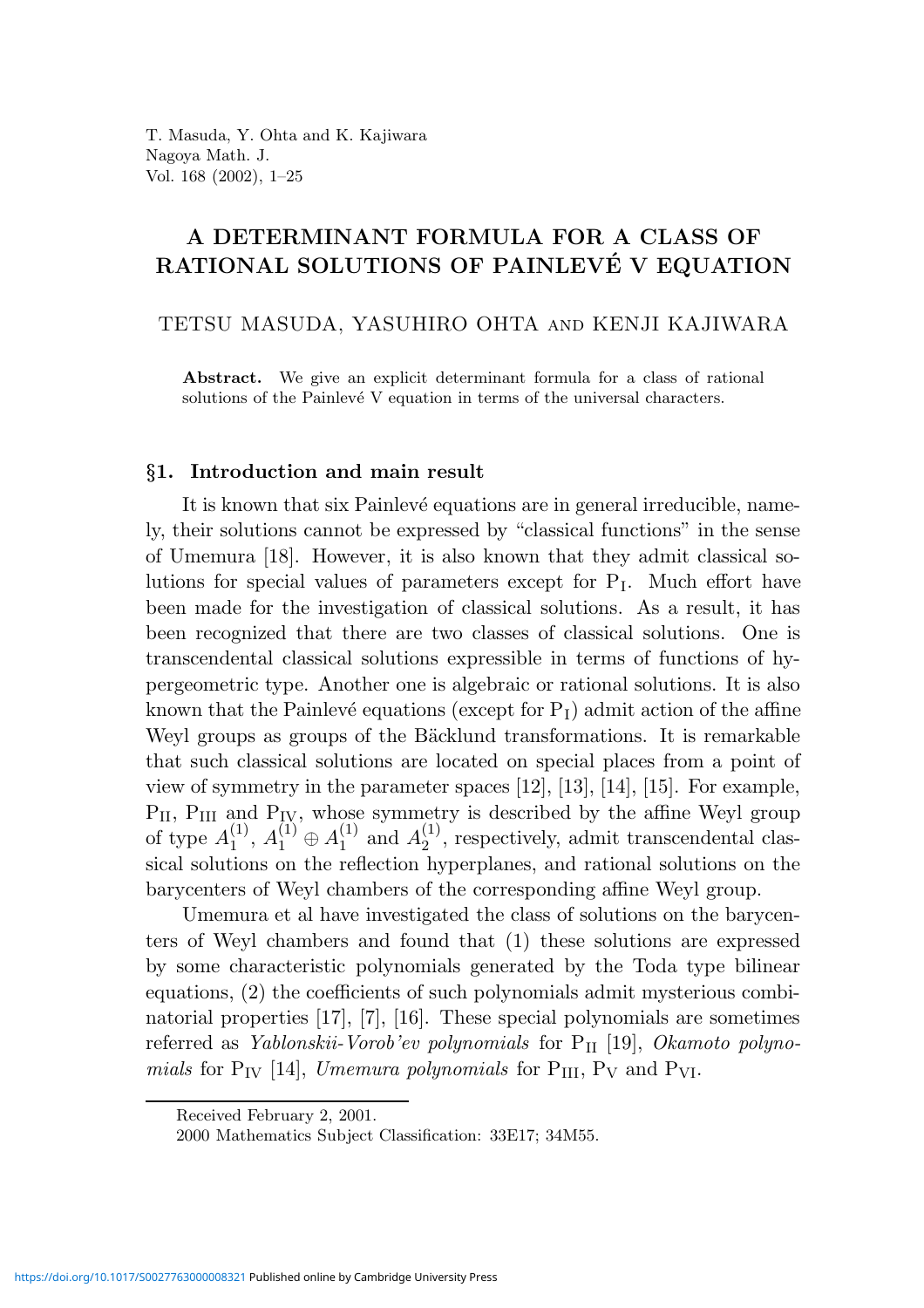One important aspect among such polynomials is that they are expressed as special cases of the Schur functions. As is well known, the Schur functions are characters of the irreducible polynomial representations of  $GL(n)$  and arise as  $\tau$ -functions of the KP hierarchy [1]. For example, it is known that the special polynomials for  $P_{II}$  and  $P_{III}$  are expressible by 2reduced Schur functions, and those for  $P_{IV}$  by 3-reduced Schur functions [2], [3], [4], [8].

In this paper, we consider  $P_V$ ,

(1.1) 
$$
\frac{d^2y}{dt^2} = \left(\frac{1}{2y} + \frac{1}{y-1}\right) \left(\frac{dy}{dt}\right)^2 - \frac{1}{t} \frac{dy}{dt} + \frac{(y-1)^2}{2t^2} \left(\kappa_\infty^2 y - \frac{\kappa_0^2}{y}\right) - (\theta + 1) \frac{y}{t} - \frac{y(y+1)}{2(y-1)},
$$

with parameters  $\kappa_{\infty}$ ,  $\kappa_0$  and  $\theta$ , whose symmetry is described by the affine Weyl group  $W(A_3^{(1)})$  $\binom{1}{3}$ . The aim of this paper is to investigate a class of rational solutions on the barycenters of Weyl chambers and to present an explicit formula for them.

By the analogy from the known cases, it is naively expected that they are expressed in terms of 4-reduced Schur functions. However, our formula is expressed by a generalization of Schur functions, which is called the universal characters and defined as follows [6].

DEFINITION 1. Let  $p_k = p_k(t^{(1)})$  and  $q_k = q_k(t^{(2)})$ ,  $k \in \mathbb{Z}$ , be two families of polynomials defined by

(1.2) 
$$
\sum_{k=0}^{\infty} p_k \eta^k = \exp\bigg(\sum_{j=1}^{\infty} t_j^{(1)} \eta^j\bigg), \quad p_k = 0 \text{ for } k < 0,
$$

$$
\sum_{k=0}^{\infty} q_k \eta^k = \exp\bigg(\sum_{j=1}^{\infty} t_j^{(2)} \eta^j\bigg), \quad q_k = 0 \text{ for } k < 0,
$$

where  $t^{(1)} = (t_1^{(1)})$  $\binom{11}{1},\binom{11}{2}$  $t_2^{(1)}, \ldots$ ) and  $t^{(2)} = (t_1^{(2)})$  $\binom{2}{1},\binom{2}{2}$  $\binom{2}{2}, \ldots$ ) are the sets of infinite numbers of variables. For any partitions  $\lambda^{(1)} = (\lambda_1^{(1)})$  $\overset{(1)}{1}, \lambda_2^{(1)}$  $\lambda_2^{(1)}, \ldots, \lambda_n^{(1)})$ and  $\lambda^{(2)} = (\lambda_1^{(2)}$  $\overset{(2)}{1}, \lambda_2^{(2)}$  $\lambda_2^{(2)}, \ldots, \lambda_m^{(2)}$ , the universal character  $S_{\lambda^{(1)},\lambda^{(2)}}(t^{(1)},t^{(2)})$  is defined as

$$
(1.3) \quad S_{\lambda^{(1)},\lambda^{(2)}}(t^{(1)},t^{(2)}) = \det^t \left( q^{-}_{\lambda^{(2)}_m}, q^{-}_{\lambda^{(2)}_{m-1}+1}, \dots, q^{-}_{\lambda^{(2)}_1+m-1}, \dots, q^{-}_{\lambda^{(1)}_1+m-1}, q^{-}_{\lambda^{(1)}_1-m}, q^{+}_{\lambda^{(1)}_2-m-1}, \dots, q^{+}_{\lambda^{(1)}_n-m-n+1} \right),
$$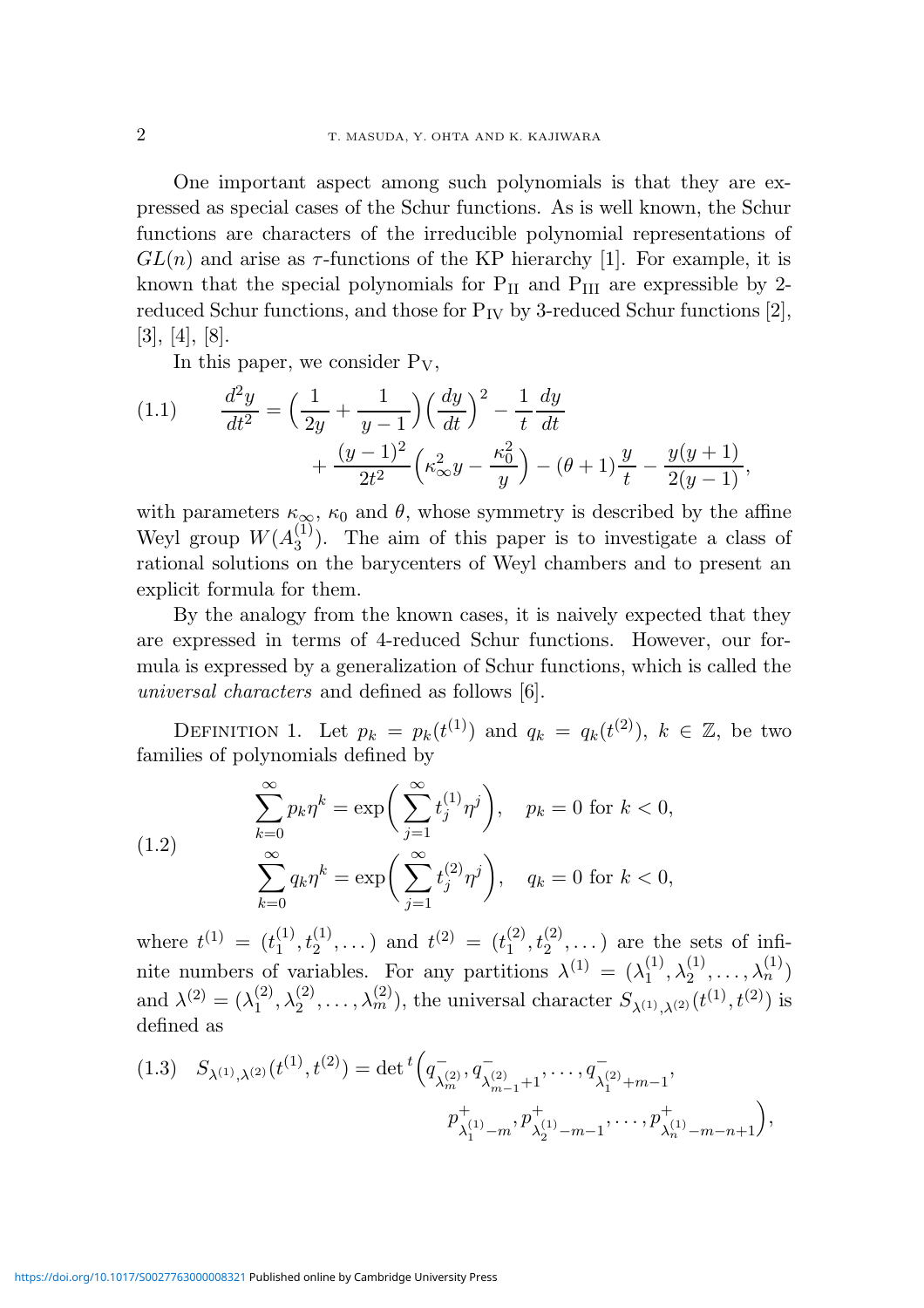where

$$
(1.4) \t p_j^+ = {}^t(p_j, p_{j+1}, \ldots, p_{j+m+n-1}), \t q_j^- = {}^t(q_j, q_{j-1}, \ldots, q_{j-m-n+1}).
$$

Our main result is stated as follows.

THEOREM 1.1. For  $m, n \in \mathbb{Z}_{\geq 0}$ , we define a family of polynomials  $S_{m,n} = S_{m,n}(t,s)$  by specializing  $S_{\lambda^{(1)},\lambda^{(2)}}(t^{(1)},t^{(2)})$  as

(1.5) 
$$
\lambda^{(1)} = (n, n-1, \dots, 2, 1), \quad \lambda^{(2)} = (m, m-1, \dots, 2, 1),
$$

(1.6) 
$$
t_j^{(1)} = -\frac{t}{2} + \frac{2s - m + n}{j}, \quad t_j^{(2)} = \frac{t}{2} + \frac{2s - m + n}{j},
$$

where s is a parameter. For  $m, n \in \mathbb{Z}_{\leq 0}$ , we define  $S_{m,n}$  through

(1.7) 
$$
S_{m,n}(t,s) = (-1)^{m(m+1)/2} S_{-m-1,n}(t,s-m-1/2),
$$

$$
S_{m,n}(t,s) = (-1)^{n(n+1)/2} S_{m,-n-1}(t,s-n-1/2).
$$

Then,

(1.8) 
$$
y = -\frac{S_{m,n-1}(t,s)S_{m-1,n}(t,s)}{S_{m-1,n}(t,s-1)S_{m,n-1}(t,s+1)},
$$

gives the rational solutions of  $P_V$  (1.1) with the parameters

(1.9) 
$$
\kappa_{\infty} = s, \quad \kappa_0 = s - m + n, \quad \theta = m + n - 1,
$$

and

(1.10) 
$$
\kappa_{\infty} = -s, \quad \kappa_0 = s - m + n, \quad \theta = m + n - 1.
$$

Similarly,

(1.11) 
$$
y = \frac{2n+1}{2m+1} \frac{S_{m,n-1}(t,s+1/2)S_{m,n+1}(t,s-1/2)}{S_{m-1,n}(t,s-1/2)S_{m+1,n}(t,s+1/2)},
$$

gives the rational solutions of  $P_V$  (1.1) with the parameters

(1.12) 
$$
\kappa_{\infty} = m + 1/2, \quad \kappa_0 = n + 1/2, \quad \theta = 2s - m - n - 1.
$$

This result covers all the rational solutions obtained by applying the Bäcklund transformations on the particular solution of  $P_V$  (1.1),

(1.13) 
$$
y = -1, \quad \kappa_{\infty} = s, \quad \kappa_0 = s, \quad \theta = -1.
$$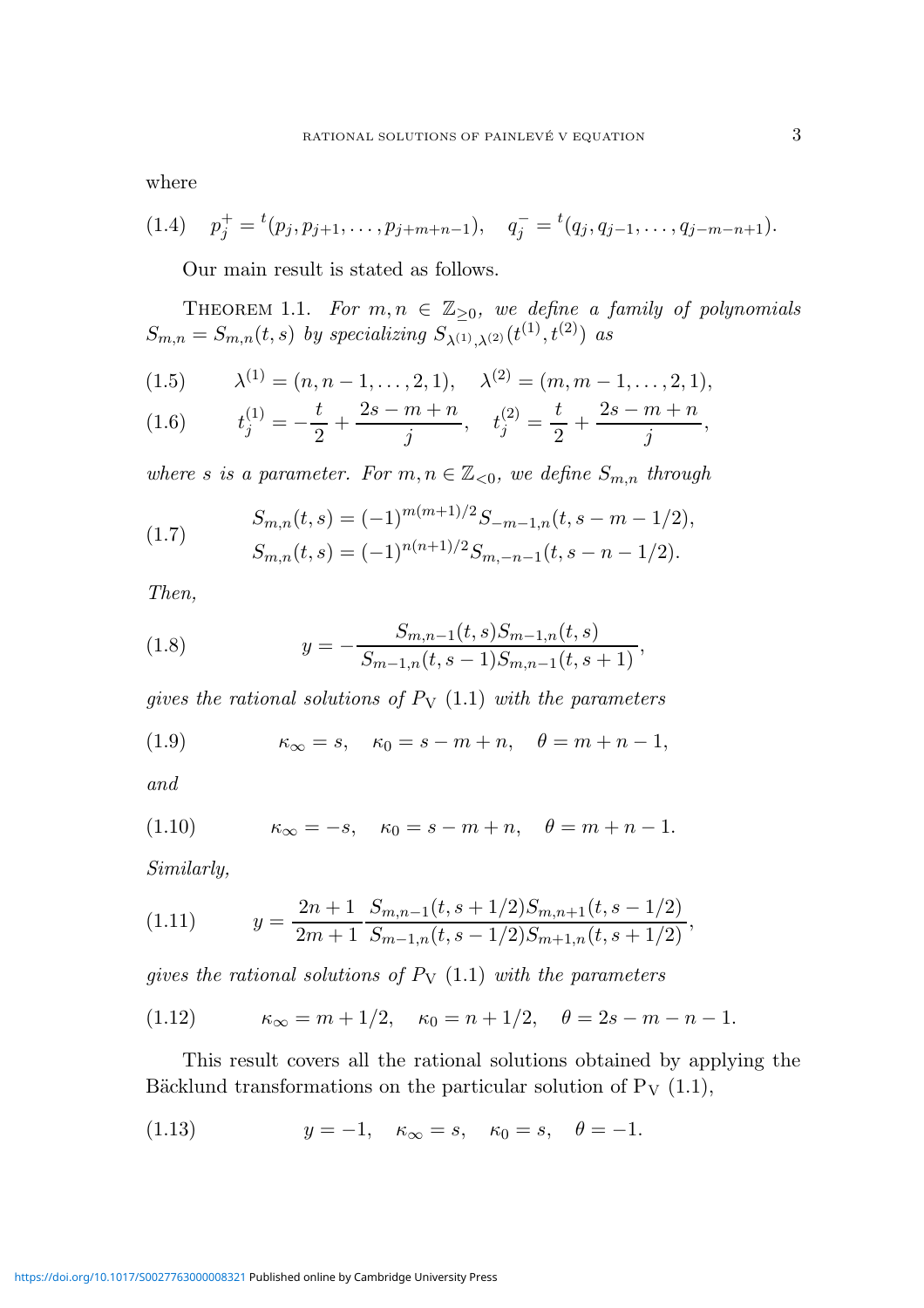Remark. In ref. [5], Kitaev et al gave a complete classification of rational solutions for  $P_V$ . Our result covers all the rational solutions of the cases (III) and (IV) in their classification. The first half corresponds to the case (III) and the other does to (IV). Also, Noumi and Yamada presented a determinant formula for a class of rational solutions of  $P_V$  in terms of 2-reduced Schur functions [9]. Our result includes their formula as a special case, which is explained in Appendix A.

This paper is organized as follows. In Section 2, we give a brief review for the theory of symmetric form of  $P_V$  [8], [10], [11], which provides us with a clear description of symmetry structure and  $\tau$ -functions for P<sub>V</sub>. In Section 3, we construct the rational solutions of  $P_V$  by using the theory of symmetric form. Proof of our result is given in Section 4. We mention the relationship between our result and Yamada's general determinant formula [21] of Jacobi-Trudi type in Section 5.

#### $§2.$  Symmetric form of Painlevé V equation

By using the theory of symmetric form for  $P_V$ , it is possible to describe the structure of Bäcklund transformations in a unified manner and to construct particular solutions systematically. In this section, we summarize the symmetric form of  $P_V$  following refs. [10], [11], and derive bilinear equations satisfied by  $\tau$ -functions.

### 2.1. Symmetric form of  $P_V$

 $P_V$  (1.1) is equivalent to the Hamilton system [20]

(2.1) 
$$
q' = \frac{\partial H}{\partial p}, \quad p' = -\frac{\partial H}{\partial q}, \quad ' = t\frac{d}{dt},
$$

with the Hamiltonian

(2.2) 
$$
H = p(p+t)q(q-1) + \alpha_2qt - \alpha_3pq - \alpha_1p(q-1).
$$

In fact, putting

(2.3) 
$$
\kappa_{\infty} = \alpha_1, \quad \kappa_0 = \alpha_3, \quad \theta = \alpha_2 - \alpha_0 - 1,
$$

with

$$
\alpha_0 = 1 - \alpha_1 - \alpha_2 - \alpha_3,
$$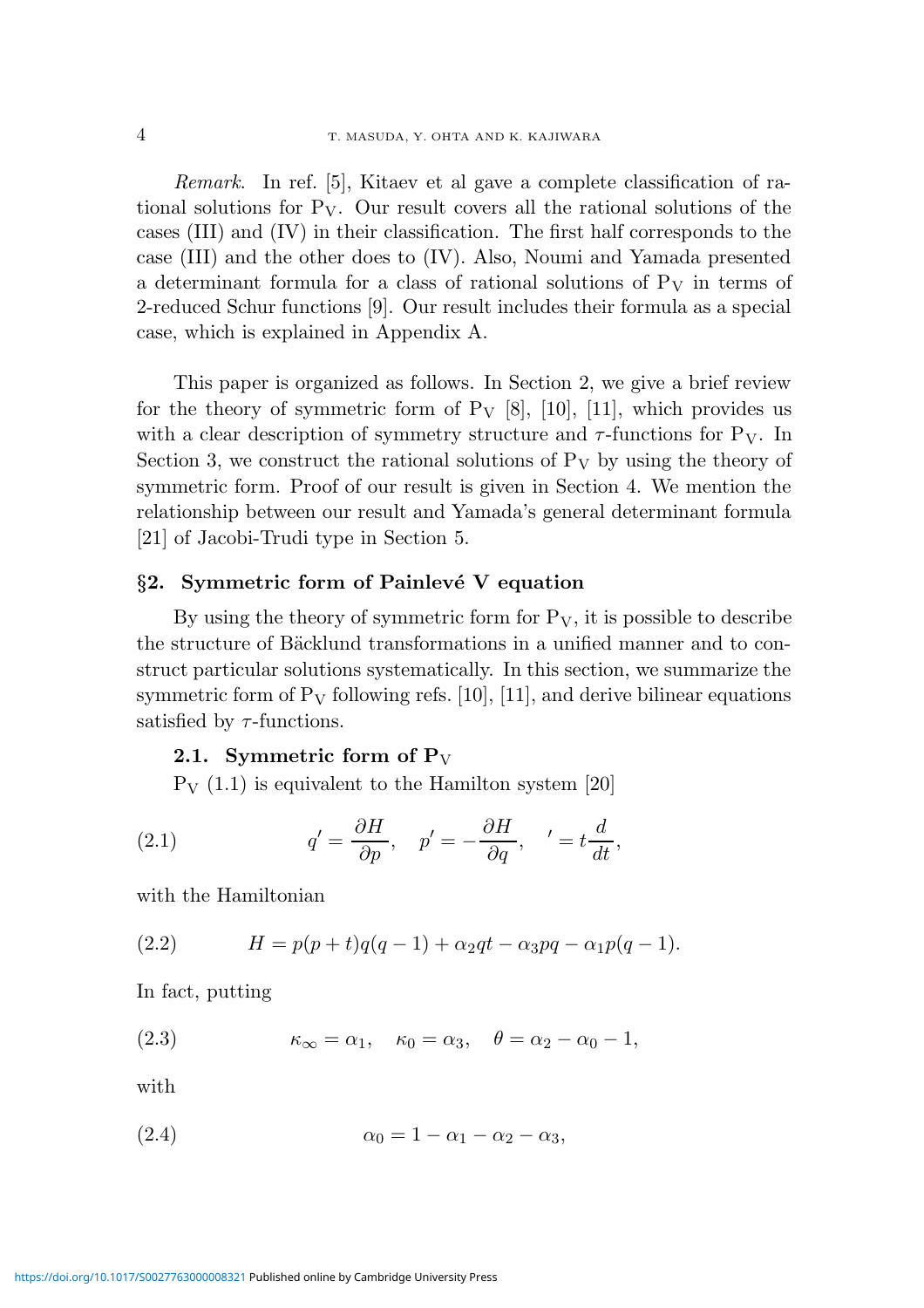we see that equation for  $y = 1 - 1/q$  is nothing but P<sub>V</sub> (1.1). Setting

(2.5) 
$$
f_0 = \frac{1}{\sqrt{t}}(t+p), \quad f_1 = \sqrt{t}q, \quad f_2 = -\frac{1}{\sqrt{t}}p, \quad f_3 = \sqrt{t}(1-q),
$$

we obtain the symmetric form of  $P_V$ 

(2.6)  
\n
$$
f'_0 = f_0 f_2 (f_1 - f_3) + \left(\frac{1}{2} - \alpha_2\right) f_0 + \alpha_0 f_2,
$$
\n
$$
f'_1 = f_1 f_3 (f_2 - f_0) + \left(\frac{1}{2} - \alpha_3\right) f_1 + \alpha_1 f_3,
$$
\n
$$
f'_2 = f_2 f_0 (f_3 - f_1) + \left(\frac{1}{2} - \alpha_0\right) f_2 + \alpha_2 f_0,
$$
\n
$$
f'_3 = f_3 f_1 (f_0 - f_2) + \left(\frac{1}{2} - \alpha_1\right) f_3 + \alpha_3 f_1.
$$

We note that the original dependent variable  $y$  of  $P_V$  is expressed as

(2.7) 
$$
y = -\frac{f_3}{f_1}.
$$

In terms of variables  $f_i$  and  $\alpha_i$ , the Bäcklund transformations of P<sub>V</sub> are described by a simple form, (2.8)

$$
s_i(\alpha_i) = -\alpha_i, \quad s_i(\alpha_j) = \alpha_j + \alpha_i \ (j = i \pm 1), \quad s_i(\alpha_j) = \alpha_j \ (j \neq i, i \pm 1),
$$
  
\n
$$
s_i(f_i) = f_i, \qquad s_i(f_j) = f_j \pm \frac{\alpha_i}{f_i} \ (j = i \pm 1), \quad s_i(f_j) = f_j \ (j \neq i, i \pm 1),
$$
  
\n
$$
\pi(\alpha_j) = \alpha_{j+1}, \ \pi(f_j) = f_{j+1},
$$

where the subscripts  $i = 0, 1, 2, 3$  are understood as elements of  $\mathbb{Z}/4\mathbb{Z}$ . These transformations commute with derivation  $'$  and satisfy the fundamental relations

(2.9) 
$$
s_i^2 = 1, \quad s_i s_j = s_j s_i \ (j \neq i, i \pm 1), \quad s_i s_j s_i = s_j s_i s_j \ (j = i \pm 1),
$$

$$
\pi^4 = 1, \quad \pi s_j = s_{j+1} \pi,
$$

which means that transformations  $s_i$   $(i = 0, 1, 2, 3)$  generate the affine Weyl group  $W(A_3^{(1)}$  $s_i^{(1)}$ , and  $s_i$  and  $\pi$  generate its extension including the Dynkin diagram automorphisms.

### 2.2.  $\tau$ -functions and bilinear equations

In order to obtain simpler transformation properties, we add a correction term which depends only on t to the Hamiltonian  $(2.2)$ . The corrected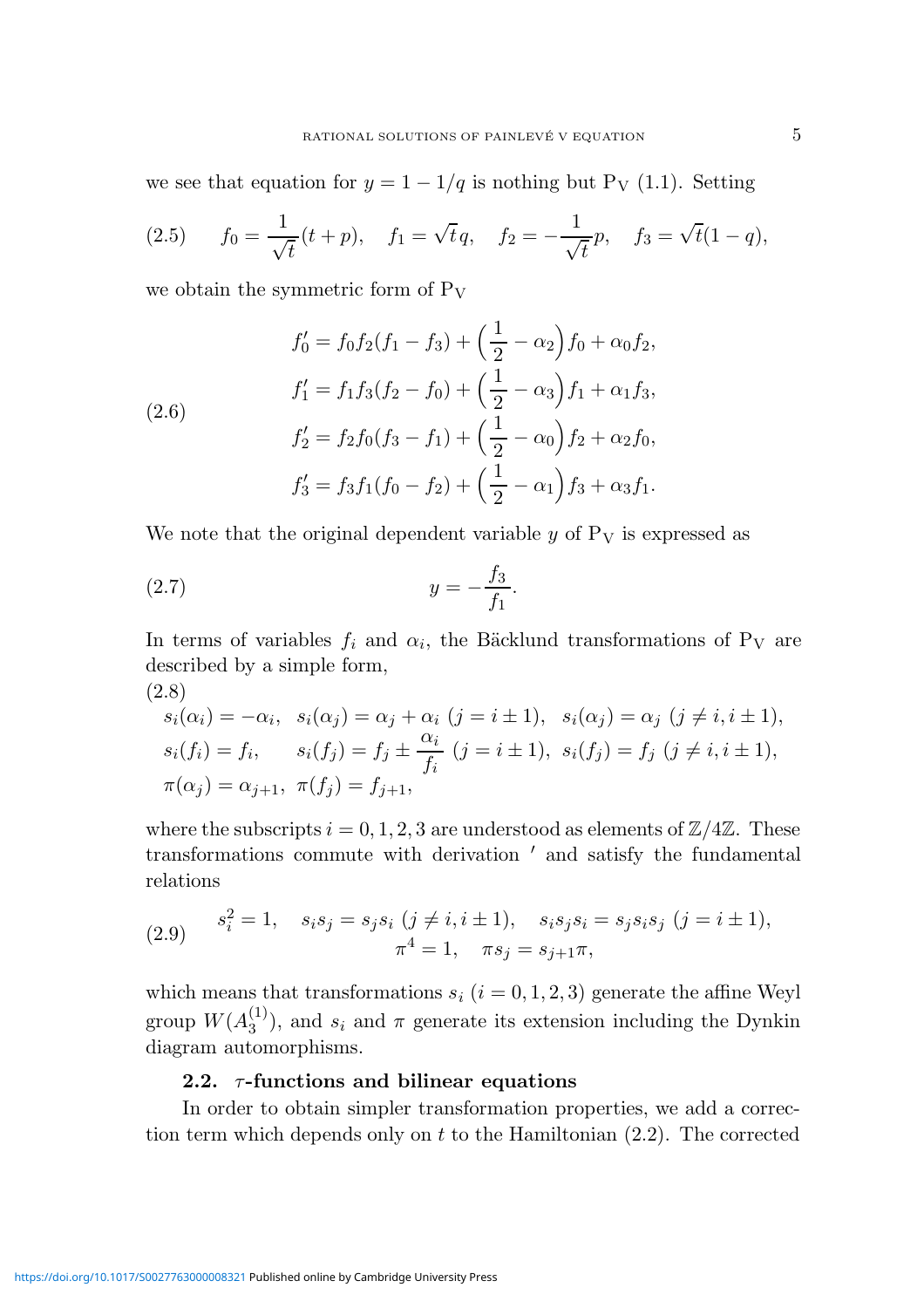Hamiltonian  $h_0$  is introduced as

(2.10)

$$
h_0 = f_0 f_1 f_2 f_3 + \frac{\alpha_1 + 2\alpha_2 - \alpha_3}{4} f_0 f_1 + \frac{\alpha_1 + 2\alpha_2 + 3\alpha_3}{4} f_1 f_2
$$
  

$$
- \frac{3\alpha_1 + 2\alpha_2 + \alpha_3}{4} f_2 f_3 + \frac{\alpha_1 - 2\alpha_2 - \alpha_3}{4} f_3 f_0 + \frac{(\alpha_1 + \alpha_3)^2}{4},
$$

and we put  $h_j = \pi^j(h_0)$ . Then, we have

(2.11) 
$$
s_i(h_j) = h_j \ (i \neq j), \quad s_i(h_i) = h_i + \sqrt{t} \frac{\alpha_i}{f_i}, \quad \pi(h_i) = h_{i+1}.
$$

We also introduce  $\tau$ -functions  $\tau_i$   $(i = 0, 1, 2, 3)$  by

$$
(2.12) \t\t\t\t h_i = \frac{\tau'_i}{\tau_i}.
$$

Then, defining the action of  $s_i$   $(i = 0, 1, 2, 3)$  and  $\pi$  on the  $\tau$ -functions by

(2.13) 
$$
s_i(\tau_j) = \tau_j \ (i \neq j), \quad s_i(\tau_i) = f_i \frac{\tau_{i-1} \tau_{i+1}}{\tau_i}, \quad \pi(\tau_i) = \tau_{i+1},
$$

we see that the fundamental relations (2.9) are preserved, which implies that the Bäcklund transformations can be lifted to the level of  $\tau\text{-functions.}$ It should be remarked that we have from (2.7) and (2.13)

(2.14) 
$$
y = -\frac{\tau_3 s_3(\tau_3)}{\tau_1 s_1(\tau_1)}.
$$

By  $(2.13)$ , the Bäcklund transformations  $(2.8)$  lead to a set of bilinear equations for  $\tau$ -functions,

$$
\tau_0 s_0 s_1(\tau_1) = s_0(\tau_0) s_1(\tau_1) + \alpha_0 \tau_2 \tau_3,
$$
  
\n
$$
\tau_1 s_1 s_0(\tau_0) = s_0(\tau_0) s_1(\tau_1) - \alpha_1 \tau_2 \tau_3,
$$
  
\n
$$
\tau_1 s_1 s_2(\tau_2) = s_1(\tau_1) s_2(\tau_2) + \alpha_1 \tau_3 \tau_0,
$$
  
\n
$$
\tau_2 s_2 s_1(\tau_1) = s_1(\tau_1) s_2(\tau_2) - \alpha_2 \tau_3 \tau_0,
$$
  
\n
$$
\tau_2 s_2 s_3(\tau_3) = s_2(\tau_2) s_3(\tau_3) + \alpha_2 \tau_0 \tau_1,
$$
  
\n
$$
\tau_3 s_3 s_2(\tau_2) = s_2(\tau_2) s_3(\tau_3) - \alpha_3 \tau_0 \tau_1,
$$
  
\n
$$
\tau_3 s_3 s_0(\tau_0) = s_3(\tau_3) s_0(\tau_0) + \alpha_3 \tau_1 \tau_2,
$$
  
\n
$$
\tau_0 s_0 s_3(\tau_3) = s_3(\tau_3) s_0(\tau_0) - \alpha_0 \tau_1 \tau_2.
$$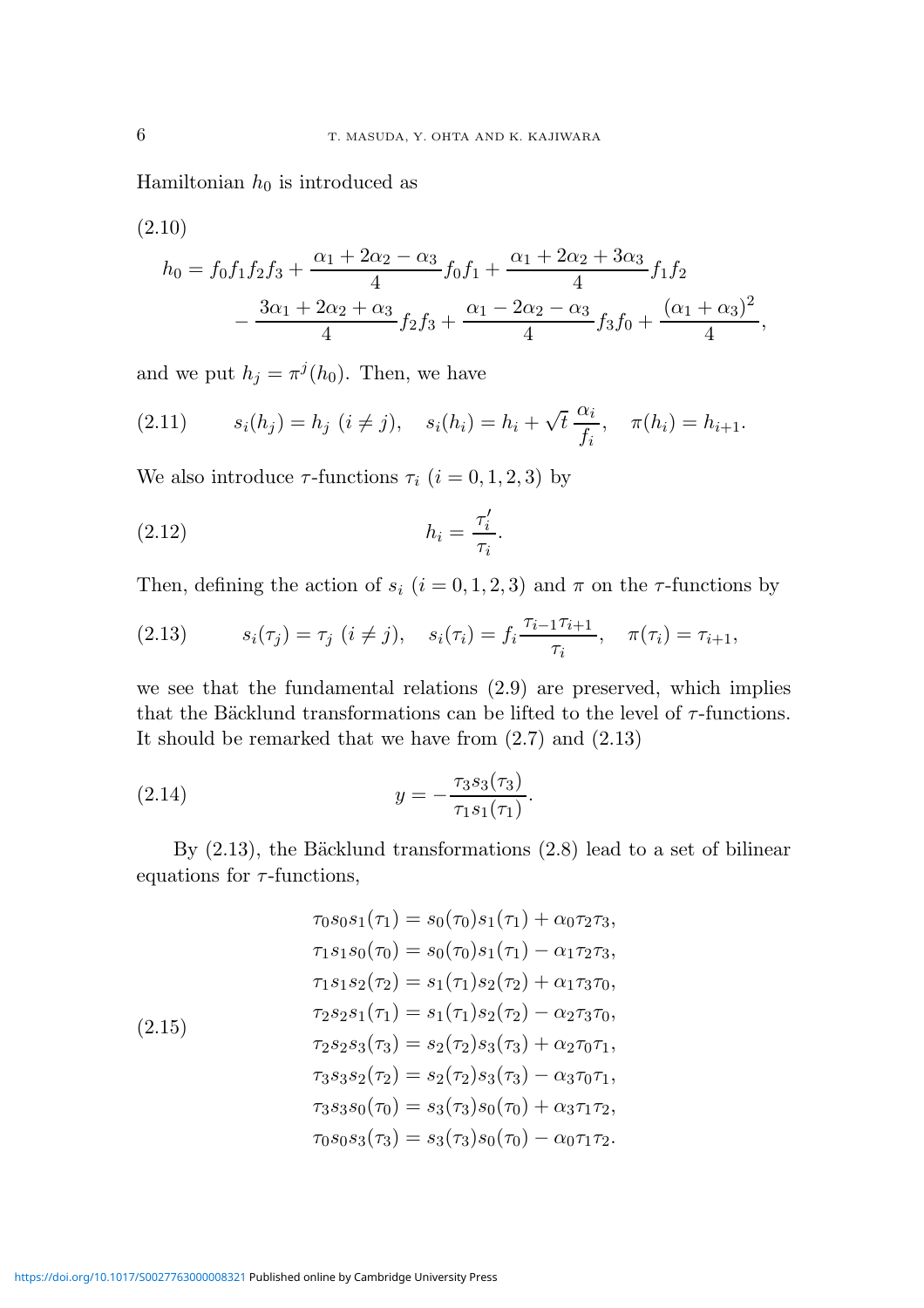Let us define the translation operators  $T_i$   $(i = 0, 1, 2, 3)$  by

$$
(2.16) \tT_1 = \pi s_3 s_2 s_1, \tT_2 = s_1 \pi s_3 s_2, \tT_3 = s_2 s_1 \pi s_3, \tT_0 = s_3 s_2 s_1 \pi,
$$

which commute with each other and satisfy  $T_1T_2T_3T_0 = 1$ . These operators act on parameters  $\alpha_i$  as

(2.17) 
$$
T_i(\alpha_{i-1}) = \alpha_{i-1} + 1
$$
,  $T_i(\alpha_i) = \alpha_i - 1$ ,  $T_i(\alpha_j) = \alpha_j$   $(j \neq i-1, i)$ ,

and generate the weight lattice of  $A_3^{(1)}$  $_{3}^{(1)}$ . In terms of  $T_i$ ,  $\tau$ -functions in (2.15) are expressed as

$$
\tau_1 = T_1(\tau_0), \quad \tau_2 = T_1T_2(\tau_0), \quad \tau_3 = T_0^{-1}(\tau_0),
$$
  
\n
$$
s_0(\tau_0) = T_0^{-1}T_1(\tau_0), \quad s_1(\tau_1) = T_2(\tau_0),
$$
  
\n
$$
s_2(\tau_2) = T_1T_3(\tau_0), \quad s_3(\tau_3) = T_3^{-1}(\tau_0),
$$
  
\n
$$
s_0s_1(\tau_1) = T_1T_2T_0^{-1}(\tau_0), \quad s_1s_0(\tau_0) = T_2T_0^{-1}(\tau_0),
$$
  
\n
$$
s_1s_2(\tau_2) = T_2T_3(\tau_0), \quad s_2s_1(\tau_1) = T_3(\tau_0),
$$
  
\n
$$
s_2s_3(\tau_3) = T_2^{-1}(\tau_0), \quad s_3s_2(\tau_2) = T_1T_0(\tau_0),
$$
  
\n
$$
s_3s_0(\tau_0) = T_1T_3^{-1}(\tau_0), \quad s_0s_3(\tau_3) = T_1T_3^{-1}T_0^{-1}(\tau_0).
$$

Furthermore, we can derive bilinear equations of Toda type.

PROPOSITION 2.1. We have

$$
T_1(\tau_0)T_1^{-1}(\tau_0) = \frac{1}{\sqrt{t}} \left(\frac{1}{2}D_T^2 + \frac{3\alpha_1 + 2\alpha_2 + \alpha_3}{4}t\right) \tau_0 \cdot \tau_0,
$$
  
\n
$$
T_2(\tau_0)T_2^{-1}(\tau_0) = \frac{1}{\sqrt{t}} \left(\frac{1}{2}D_T^2 - \frac{\alpha_1 - 2\alpha_2 - \alpha_3}{4}t\right) \tau_0 \cdot \tau_0,
$$
  
\n
$$
T_3(\tau_0)T_3^{-1}(\tau_0) = \frac{1}{\sqrt{t}} \left(\frac{1}{2}D_T^2 - \frac{\alpha_1 + 2\alpha_2 - \alpha_3}{4}t\right) \tau_0 \cdot \tau_0,
$$
  
\n
$$
T_0(\tau_0)T_0^{-1}(\tau_0) = \frac{1}{\sqrt{t}} \left(\frac{1}{2}D_T^2 - \frac{\alpha_1 + 2\alpha_2 + 3\alpha_3}{4}t\right) \tau_0 \cdot \tau_0,
$$

where  $D_T$  is the Hirota's differential operator defined by

(2.20) 
$$
D_T^m f \cdot g = \left(\frac{d}{dT} - \frac{d}{dT'}\right)^m f(T)g(T')\Big|_{T=T'},
$$

and  $\frac{d}{dT} = t \frac{d}{dt}$ .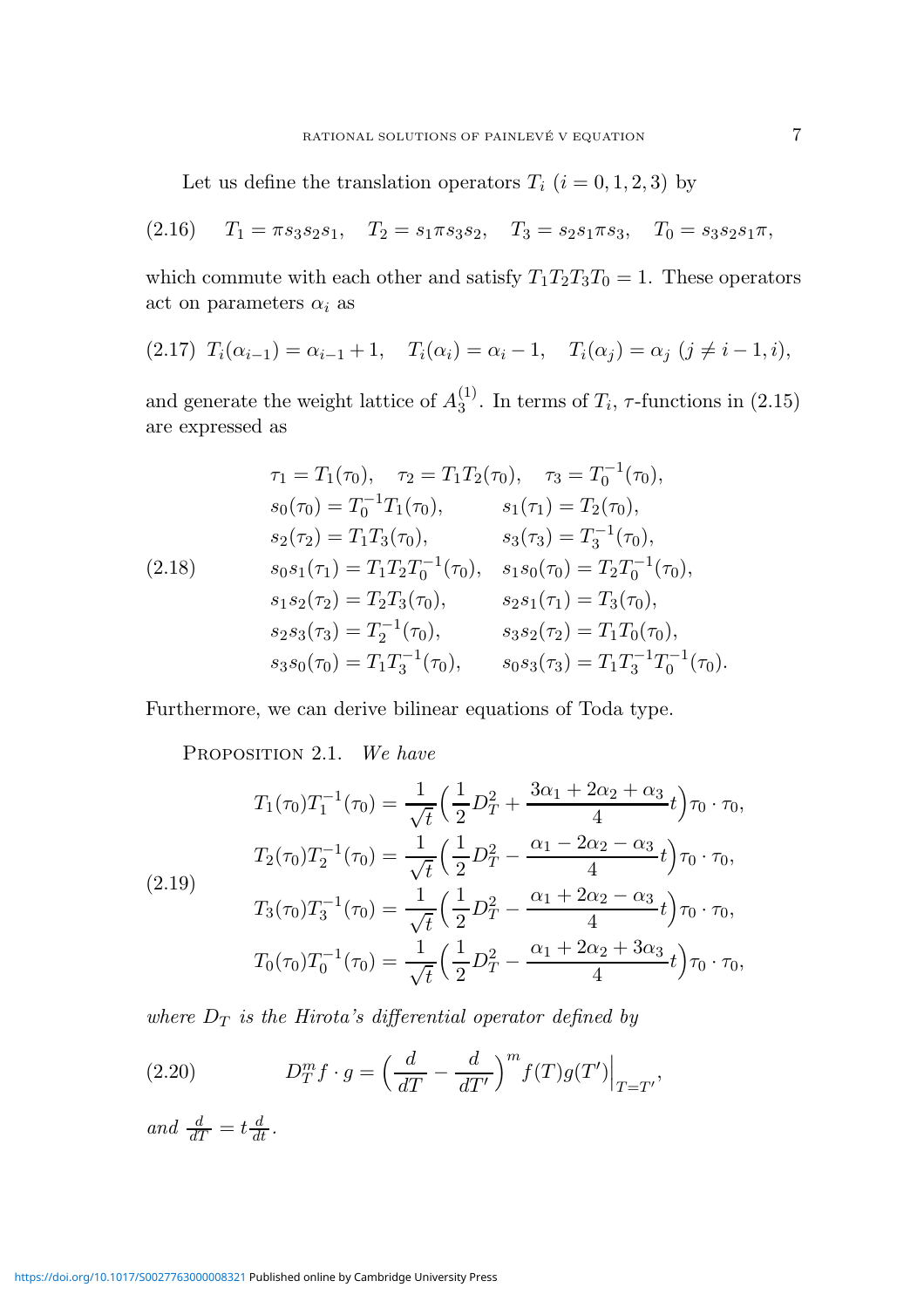*Proof.* Using  $(2.8)$ ,  $(2.13)$  and  $(2.16)$ , we have

(2.21) 
$$
T_1(\tau_0)T_1^{-1}(\tau_0) = [f_1f_2f_3 + (\alpha_1 + \alpha_2)f_1 + \alpha_1f_3]\tau_0^2.
$$

Noticing that

(2.22) 
$$
h'_0 = \sqrt{t} \left( f_1 f_2 f_3 + \frac{\alpha_1 + 2\alpha_2 - \alpha_3}{4} f_1 + \frac{\alpha_1 - 2\alpha_2 - \alpha_1}{4} f_3 \right),
$$

and  $f_1 + f_3 = \sqrt{t}$ , we get the first equation in (2.19). The other equations are obtained in similar way. ▯

Remark. Bilinear equations (2.15) and (2.19) are overdetermined systems when they are regarded as equations to determine the  $\tau$ -functions. However, by construction, the consistency of these equations is guaranteed.

#### 2.3.  $\tau$ -cocycles

For simplicity, we introduce a notation,

(2.23) 
$$
\tau_{k,l,m,n} = T_1^k T_2^l T_3^m T_0^n(\tau_0).
$$

For small  $k, l, m, n$ , we observe that  $\tau_{k,l,m,n}$  are factorized as

(2.24) 
$$
\tau_{k,l,m,n} = \phi_{k,l,m,n} \tau_0 \left(\frac{\tau_1}{\tau_0}\right)^k \left(\frac{\tau_2}{\tau_1}\right)^l \left(\frac{\tau_3}{\tau_2}\right)^m \left(\frac{\tau_0}{\tau_3}\right)^n,
$$

where  $\phi_{k,l,m,n}$  are some functions of  $f_i$  and  $\alpha_i$ . Conversely, if we define  $\phi_{k,l,m,n}$  by (2.24), it is shown that  $\phi_{k,l,m,n}$ 's are polynomials in  $f_i$  and  $\alpha_i$ for any  $k, l, m, n \in \mathbb{Z}$  [21]. The functions  $\phi_{k,l,m,n}$  are called the  $\tau$ -cocycles.

It is easy to see from  $(2.14)$ ,  $(2.18)$ ,  $(2.23)$  and  $(2.24)$  that we have

$$
(2.25) \t T_1^k T_2^l T_3^m T_0^n(y) = -\frac{\phi_{k,l,m,n-1}\phi_{k,l,m-1,n}}{\phi_{k+1,l,m,n}\phi_{k,l+1,m,n}}, \text{ for } k,l,m,n \in \mathbb{Z}.
$$

Moreover, it follows from (2.13), (2.16), (2.23) and (2.24) that  $\phi_{k,l,m,n}$  are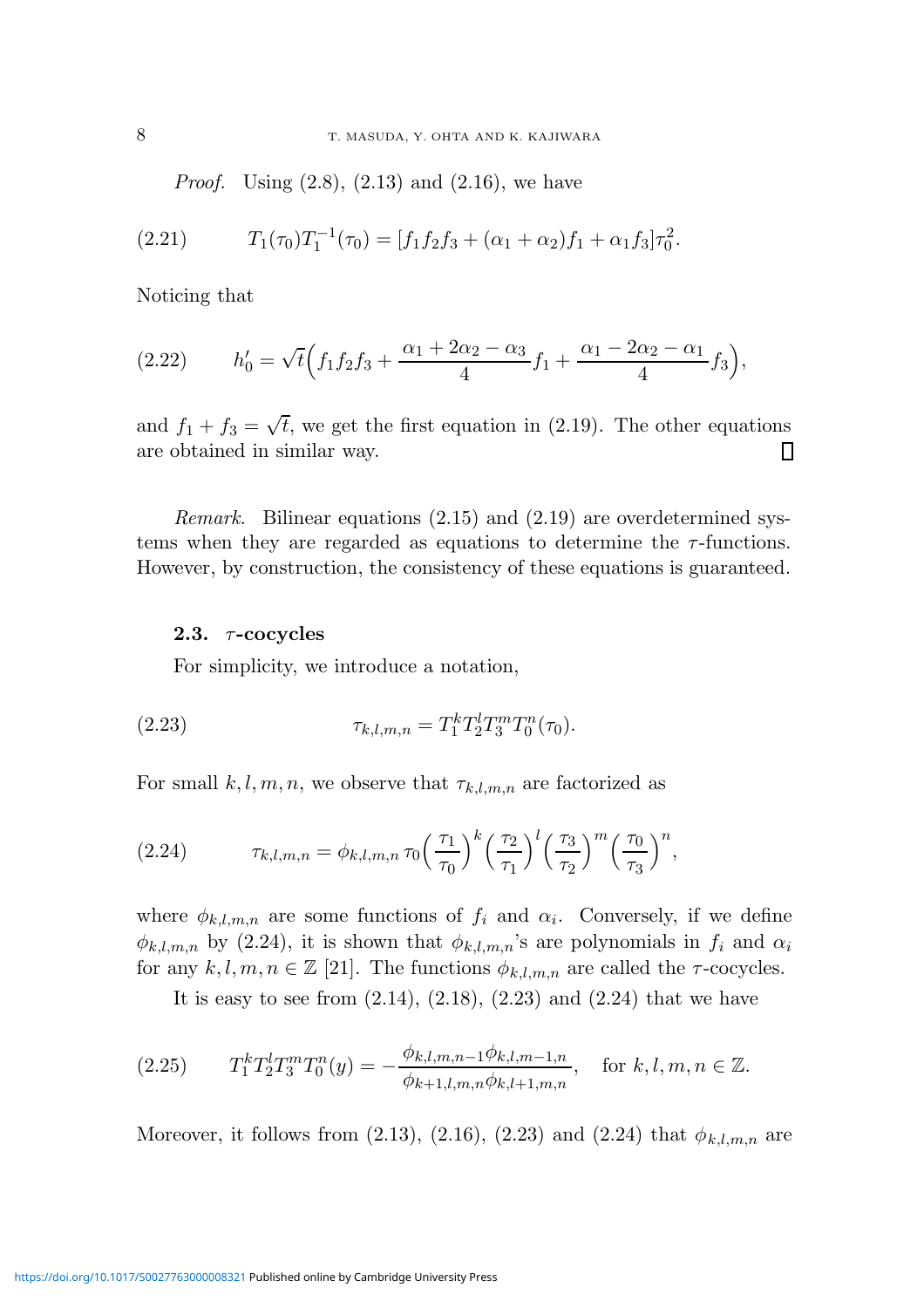determined by the recurrence relations,

$$
(2.26)
$$
\n
$$
\phi_{k+1,l,m,n}
$$
\n
$$
= T_1(\phi_{k,l,m,n})[f_2f_3f_0 - (\alpha_3 + \alpha_0)f_0 - \alpha_0f_2]^{k-l}(f_3f_0 - \alpha_0)^{l-m}f_0^{m-n},
$$
\n
$$
\phi_{k,l+1,m,n}
$$
\n
$$
= T_2(\phi_{k,l,m,n})[f_3f_0f_1 - (\alpha_0 + \alpha_1)f_1 - \alpha_1f_3]^{l-m}(f_0f_1 - \alpha_1)^{m-n}f_1^{1+n-k},
$$
\n
$$
\phi_{k,l,m+1,n}
$$
\n
$$
= T_3(\phi_{k,l,m,n})[f_0f_1f_2 - (\alpha_1 + \alpha_2)f_2 - \alpha_2f_0]^{m-n}(f_1f_2 - \alpha_2)^{1+n-k}f_2^{k-l},
$$
\n
$$
\phi_{k,l,m,n+1}
$$
\n
$$
= T_0(\phi_{k,l,m,n})[f_1f_2f_3 - (\alpha_2 + \alpha_3)f_3 - \alpha_3f_1]^{1+n-k}(f_2f_3 - \alpha_3)^{k-l}f_3^{l-m},
$$

with  $\phi_{0,0,0,0} = 1$ .

It is possible to write down the bilinear equations for  $\phi_{k,l,m,n}$ . From  $(2.18)$ ,  $(2.23)$  and  $(2.24)$ , bilinear Bäcklund transformations  $(2.15)$  yield

$$
\phi_{k,l,m,n}\phi_{k+1,l+1,m,n-1}
$$
\n
$$
= \phi_{k+1,l,m,n-1}\phi_{k,l+1,m,n} + (\alpha_0 - n + k)\phi_{k+1,l+1,m,n}\phi_{k,l,m,n-1},
$$
\n
$$
\phi_{k+1,l,m,n}\phi_{k,l+1,m,n-1}
$$
\n
$$
= \phi_{k+1,l,m,n-1}\phi_{k,l+1,m,n} - (\alpha_1 - k + l)\phi_{k+1,l+1,m,n}\phi_{k,l,m,n-1},
$$
\n
$$
\phi_{k+1,l,m,n}\phi_{k,l+1,m+1,n}
$$
\n
$$
= \phi_{k,l+1,m,n}\phi_{k+1,l,m+1,n} + (\alpha_1 - k + l)\phi_{k,l,m,n-1}\phi_{k,l,m,n},
$$
\n
$$
\phi_{k+1,l+1,m,n}\phi_{k,l,m+1,n}
$$
\n
$$
= \phi_{k,l+1,m,n}\phi_{k+1,l,m+1,n} - (\alpha_2 - l + m)\phi_{k,l,m,n-1}\phi_{k,l,m,n},
$$
\n
$$
\phi_{k+1,l+1,m,n}\phi_{k,l-1,m,n}
$$
\n
$$
= \phi_{k+1,l,m+1,n}\phi_{k,l,m-1,n} + (\alpha_2 - l + m)\phi_{k,l,m,n}\phi_{k+1,l,m,n},
$$
\n
$$
\phi_{k,l,m,n-1}\phi_{k+1,l,m,n+1}
$$
\n
$$
= \phi_{k+1,l,m+1,n}\phi_{k,l,m-1,n} - (\alpha_3 - m + n)\phi_{k,l,m,n}\phi_{k+1,l,m,n},
$$
\n
$$
\phi_{k,l,m,n-1}\phi_{k+1,l,m-1,n}
$$
\n
$$
= \phi_{k,l,m-1,n}\phi_{k+1,l,m,n-1} + (\alpha_3 - m + n)\phi_{k+1,l,m,n}\phi_{k+1,l+1,m,n},
$$
\n
$$
\phi_{k,l,m,n}\phi_{k+1,l,m-1,n-1}
$$
\n
$$
= \phi_{k,l,m-1,n}\phi_{k+1,l,m,n-1} - (\alpha_0 - n + k)\phi_{k+1,l,m,n}\phi_{k+1,l+1,m,n}.
$$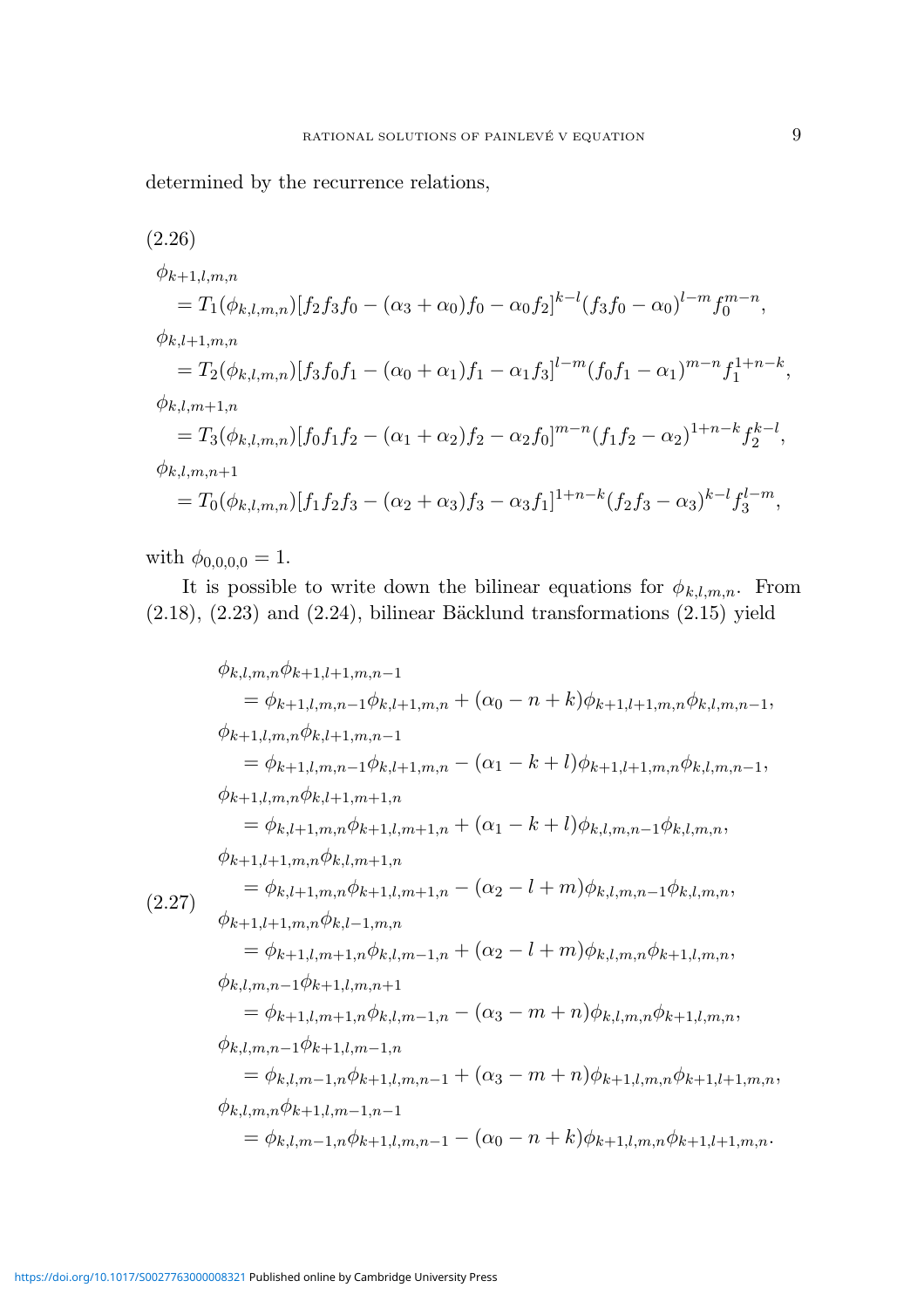Similarly, the last two equations in (2.19) are lead to

(2.28)  $\phi_{k,l,m+1,n}\phi_{k,l,m-1,n}$  $=\frac{1}{4}$  $\sqrt{t}$  $\left(\tfrac{1}{2}D_{T}^2 + \omega_{k,l,m,n} - \tfrac{\alpha_1+2\alpha_2-\alpha_3-k-l+3m-n}{4}t\right)\phi_{k,l,m,n}\cdot\phi_{k,l,m,n},$  $\phi_{k,l,m,n+1}\phi_{k,l,m,n-1}$  $=\frac{1}{2}$  $\sqrt{t}$  $\left(\tfrac{1}{2}D_{T}^2+\omega_{k,l,m,n}-\tfrac{\alpha_1+2\alpha_2+3\alpha_3-k-l-m+3n}{4}t\right)\!\phi_{k,l,m,n}\cdot\phi_{k,l,m,n},$ 

with

(2.29) 
$$
\omega_{k,l,m,n} = (\log \tau_0)'' + k \left( \log \frac{\tau_1}{\tau_0} \right)'' + l \left( \log \frac{\tau_2}{\tau_1} \right)'' + m \left( \log \frac{\tau_3}{\tau_2} \right)'' + n \left( \log \frac{\tau_0}{\tau_3} \right)''.
$$

### §3. Construction of rational solutions

In this section, we construct the rational solutions of  $P_V$  by using the results in the previous section.

It is obvious that the symmetric form of  $P_V$  (2.6) with (2.4) has a solution,

(3.1) 
$$
(\alpha_0, \alpha_1, \alpha_2, \alpha_3) = \left(\frac{1}{2} - s, s, \frac{1}{2} - s, s\right), \quad f_i = \frac{\sqrt{t}}{2} \text{ for } i = 0, 1, 2, 3,
$$

which is on the fixed points with respect to the transformation  $\pi^2$  and is equivalent to the following solution of  $P_V$ ,

(3.2) 
$$
y = -1, \quad \kappa_{\infty} = s, \quad \kappa_0 = s, \quad \theta = -1.
$$

This is the unique rational solution in the fundamental region of the affine Weyl group  $W(A_3^{(1)})$  $\binom{1}{3}$  in the parameter space, except for the special cases of transcendental classical solutions [20]. Applying Bäcklund transformations to the seed solution (3.1), we obtain the family of rational solutions of  $P_V$ . Note that we have

(3.3) 
$$
T_2^l T_0^l(\alpha_0, \alpha_1, \alpha_2, \alpha_3) = \left(\frac{1}{2} - \tilde{s}, \tilde{s}, \frac{1}{2} - \tilde{s}, \tilde{s}\right), \quad \tilde{s} = s + l, \quad l \in \mathbb{Z},
$$

under the specialization  $(3.1)$ . Comparing  $(3.3)$  with  $(3.1)$ , we see that the effect of  $T_2$  is absorbed by that of  $T_0^{-1}$  and shift of the parameter s. Then,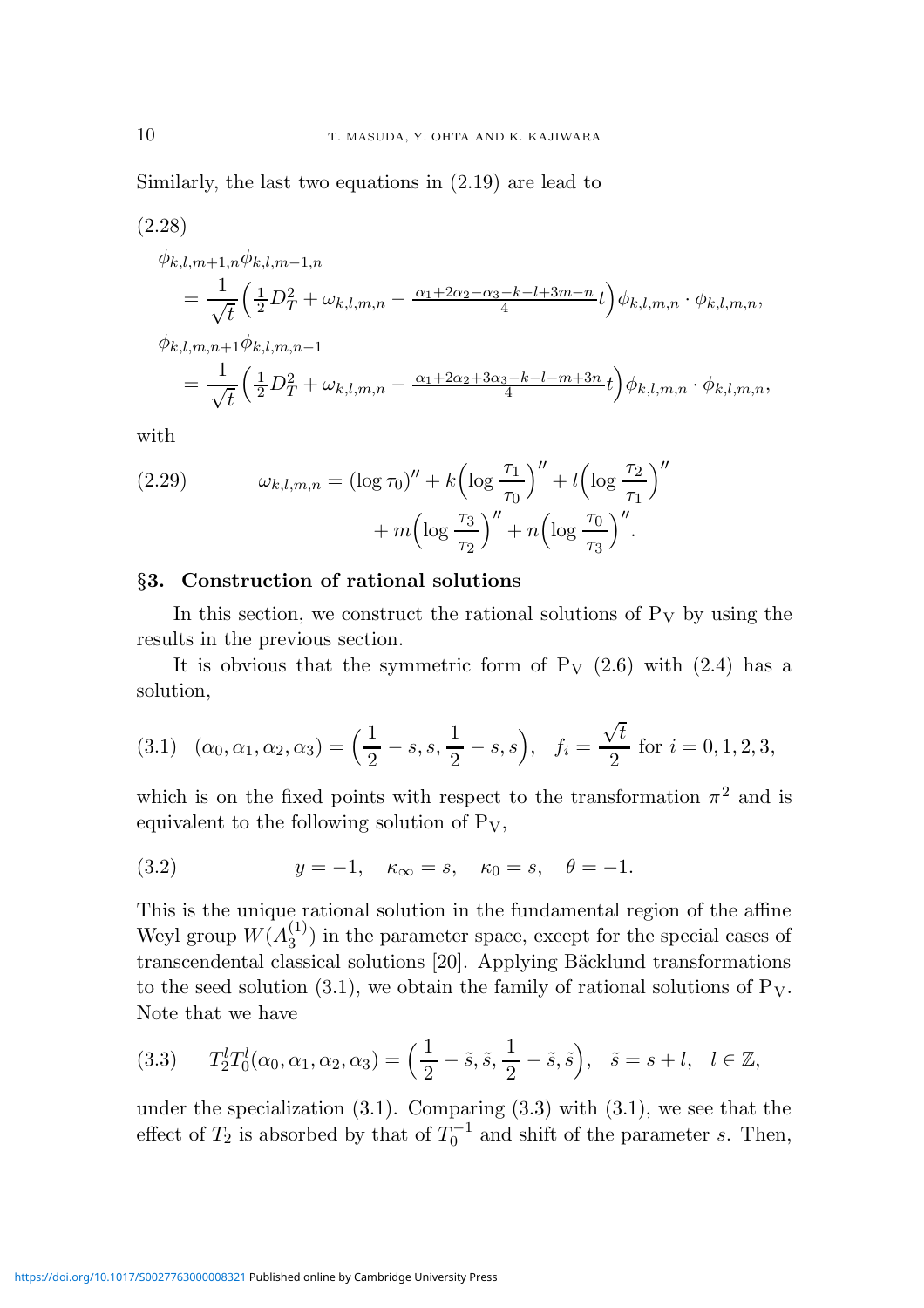we do not need to consider the Bäcklund transformation  $T_2$  for constructing the family of rational solutions of  $P_V$ . Taking the initial condition  $(3.1)$ into account, we consider the bilinear Bäcklund transformations in terms of the  $\tau$ -cocycles (2.27). Denoting  $\phi_{0,l,m,n} = \phi_{l,m,n}$  in view of the relation  $T_1T_2T_3T_0 = 1$ , it is easy to derive the following.

LEMMA 3.1. Under the specialization  $(3.1)$ , bilinear Bäcklund transformations (2.27) are reduced to

$$
\phi_{0,m,n}\phi_{0,m-1,n-2}
$$
\n
$$
= \phi_{-1,m-1,n-2}\phi_{1,m,n} + (1/2 - s - n)\phi_{0,m-1,n-1}\phi_{0,m,n-1},
$$
\n
$$
\phi_{-1,m-1,n-1}\phi_{1,m,n-1}
$$
\n
$$
= \phi_{-1,m-1,n-2}\phi_{1,m,n} - s\phi_{0,m-1,n-1}\phi_{0,m,n-1},
$$
\n
$$
\phi_{-1,m-1,n-1}\phi_{1,m+1,n}
$$
\n
$$
= \phi_{1,m,n}\phi_{-1,m,n-1} + s\phi_{0,m,n-1}\phi_{0,m,n},
$$
\n
$$
\phi_{0,m-1,n-1}\phi_{0,m+1,n}
$$
\n
$$
= \phi_{1,m,n}\phi_{-1,m,n-1} - (1/2 - s + m)\phi_{0,m,n-1}\phi_{0,m,n},
$$
\n
$$
\phi_{0,m-1,n-1}\phi_{-1,m,n}
$$
\n
$$
= \phi_{-1,m,n-1}\phi_{0,m-1,n} + (1/2 - s + m)\phi_{0,m,n}\phi_{-1,m-1,n-1},
$$
\n
$$
\phi_{0,m,n-1}\phi_{-1,m-1,n}
$$
\n
$$
= \phi_{-1,m,n-1}\phi_{0,m-1,n} - (s - m + n)\phi_{0,m,n}\phi_{-1,m-1,n-1},
$$
\n
$$
\phi_{0,m,n-1}\phi_{-1,m-2,n-1}
$$
\n
$$
= \phi_{0,m-1,n}\phi_{-1,m-1,n-2} + (s - m + n)\phi_{-1,m-1,n-1}\phi_{0,m-1,n-1},
$$
\n
$$
\phi_{0,m,n}\phi_{-1,m-2,n-2}
$$
\n
$$
= \phi_{0,m-1,n}\phi_{-1,m-1,n-2} - (1/2 - s - n)\phi_{-1,m-1,n-1}\phi_{0,m-1,n-1}.
$$

Moreover, from (2.25), the function

(3.5) 
$$
y = -\frac{\phi_{0,m,n-1}\phi_{0,m-1,n}}{\phi_{-1,m-1,n-1}\phi_{1,m,n}},
$$

solves  $P_V$  (1.1) with parameters

(3.6) 
$$
\kappa_{\infty} = s, \quad \kappa_0 = s - m + n, \quad \theta = m + n - 1.
$$

From the recurrence relations (2.26), we observe that  $\phi_{l,m,n}$  for small  $l, m, n$  are expressed as

(3.7) 
$$
\phi_{l,m,n} = \left(\frac{\sqrt{t}}{2}\right)^{(m-n-l-1)(m-n-l)/2} U_{l,m,n},
$$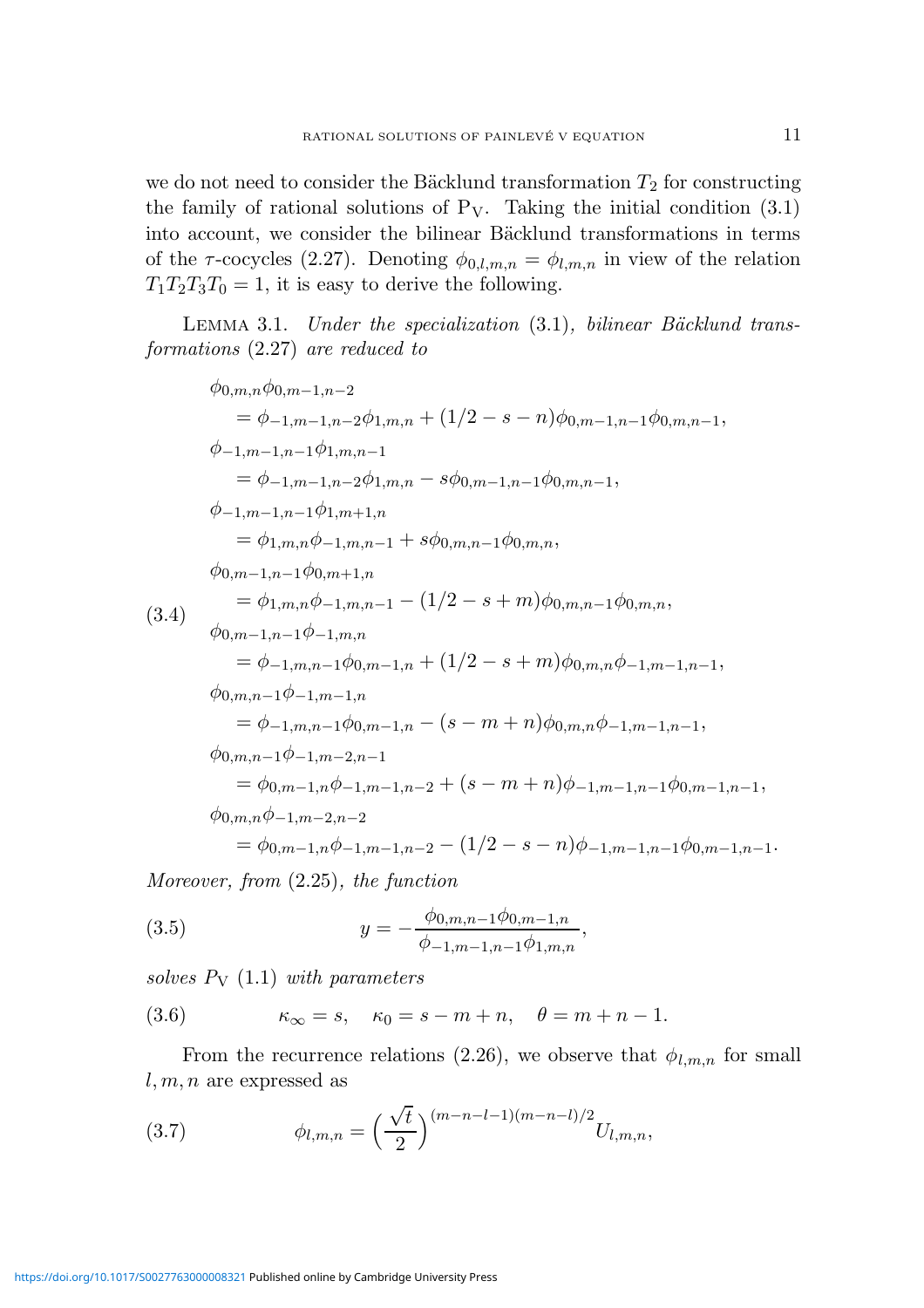where  $U_{l,m,n}$  are some polynomials in t and s. Therefore, we next rewrite  $(3.4)$  in terms of U. The polynomials  $U_{l,m,n}$  have symmetry described by the following lemma.

LEMMA 3.2. The polynomials  $U_{l,m,n}$  defined by (3.7) satisfy

(3.8)  $U_{1,m,n}(t,s) = U_{0,m,n-1}(t,s+1), \quad U_{-1,m,n}(t,s) = U_{0,m,n+1}(t,s-1).$ 

Proof. Lemma 3.2 is proved by considering the Toda type equation for  $\tau$ -cocycles. Under the specialization (3.1), the Hamiltonians and  $\tau$ functions are calculated as

(3.9) 
$$
h_0 = h_2 = \frac{t^2}{16} + s^2, \quad h_1 = h_3 = \frac{t^2}{16} + \left(\frac{1}{2} - s\right)^2,
$$

and

(3.10) 
$$
\tau_0 = \tau_2 = t^{s^2} \exp\left(\frac{t^2}{32}\right), \quad \tau_1 = \tau_3 = t^{(1/2-s)^2} \exp\left(\frac{t^2}{32}\right),
$$

up to the multiplication by some constants, respectively. Then, Toda type bilinear equations (2.28) yield

$$
\phi_{l,m+1,n}\phi_{l,m-1,n}
$$
\n
$$
= \frac{1}{\sqrt{t}} \left(\frac{1}{2}D_T^2 + \frac{t^2}{8} - \frac{-2s + 1 - l + 3m - n}{4}t\right)\phi_{l,m,n} \cdot \phi_{l,m,n},
$$
\n
$$
\phi_{l,m,n+1}\phi_{l,m,n-1}
$$
\n
$$
= \frac{1}{\sqrt{t}} \left(\frac{1}{2}D_T^2 + \frac{t^2}{8} - \frac{2s + 1 - l - m + 3n}{4}t\right)\phi_{l,m,n} \cdot \phi_{l,m,n}.
$$

Substituting (3.7) into (3.11), we obtain Toda type bilinear equations to be satisfied by  $U_{m,n} = U_{0,m,n}(t,s)$ 

$$
(3.12)
$$

$$
U_{m+1,n}U_{m-1,n} = 2t \left[ \left( \frac{d^2 U_{m,n}}{dt^2} \right) U_{m,n} - \left( \frac{d U_{m,n}}{dt} \right)^2 \right] + 2 \frac{d U_{m,n}}{dt} U_{m,n} + \left( \frac{t}{4} - \frac{-2s + 1 + 3m - n}{2} \right) U_{m,n}^2,
$$
  

$$
U_{m,n+1}U_{m,n-1} = 2t \left[ \left( \frac{d^2 U_{m,n}}{dt^2} \right) U_{m,n} - \left( \frac{d U_{m,n}}{dt} \right)^2 \right] + 2 \frac{d U_{m,n}}{dt} U_{m,n} + \left( \frac{t}{4} - \frac{2s + 1 - m + 3n}{2} \right) U_{m,n}^2,
$$

<https://doi.org/10.1017/S0027763000008321>Published online by Cambridge University Press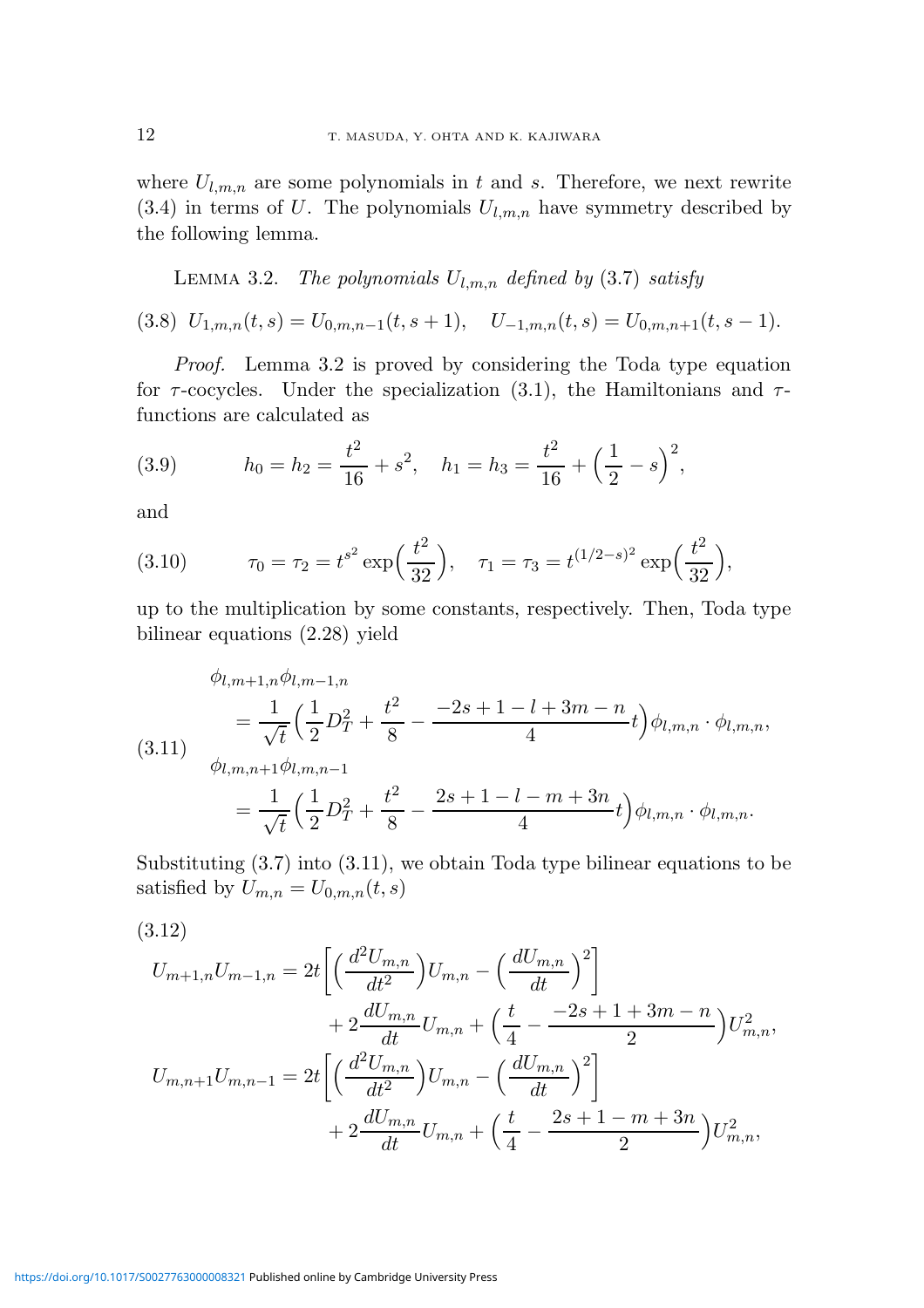with initial conditions

$$
(3.13) \t\t\t U_{-1,-1} = U_{-1,0} = U_{0,-1} = U_{0,0} = 1.
$$

The functions  $U_{m,n} = U_{m,n}(t,s)$  are uniquely determined by Toda equations (3.12) from the initial conditions (3.13) for any  $m, n \in \mathbb{Z}$ . Moreover, we see that  $U_{\pm 1,m,n}(t,s)$  satisfy the same Toda equations as  $U_{0,m,n+1}(t,s)$ 1), respectively, by the similar calculation. Since the initial conditions for  $U_{1,m,n}$  and  $U_{-1,m,n}$  are given by

(3.14) 
$$
U_{1,-1,0} = U_{1,0,0} = U_{1,-1,1} = U_{1,0,1} = 1,
$$

$$
U_{-1,-1,-2} = U_{-1,-1,-1} = U_{-1,0,-2} = U_{-1,0,-1} = 1,
$$

the lemma is proved.

From Lemma 3.2, bilinear Bäcklund transformations (3.4) are rewritten in terms of U.

PROPOSITION 3.3. Let  $U_{m,n} = U_{m,n}(t,s)$   $(m, n \in \mathbb{Z})$  be polynomials which satisfy the bilinear equations,

$$
4U_{m,n+1}U_{m-1,n-1} = tU_{m-1,n}^{-}U_{m,n}^{+} - 2(2s + 2n + 1)U_{m-1,n}U_{m,n},
$$
  
\n
$$
4U_{m-1,n+1}^{-}U_{m,n-1}^{+} = tU_{m-1,n}^{-}U_{m,n}^{+} - 4sU_{m-1,n}U_{m,n},
$$
  
\n
$$
4U_{m-1,n}^{-}U_{m+1,n-1}^{+} = tU_{m,n-1}^{+}U_{m,n}^{-} + 4sU_{m,n-1}U_{m,n},
$$
  
\n
$$
4U_{m-1,n-1}U_{m+1,n} = tU_{m,n-1}^{+}U_{m,n}^{-} + 2(2s - 2m - 1)U_{m,n-1}U_{m,n},
$$
  
\n
$$
4U_{m-1,n-1}U_{m,n+1}^{-} = tU_{m,n}^{-}U_{m-1,n} - 2(2s - 2m - 1)U_{m,n}U_{m-1,n}^{-} ,
$$
  
\n
$$
4U_{m,n-1}U_{m-1,n+1}^{-} = tU_{m,n}^{-}U_{m-1,n} - 4(s - m + n)U_{m,n}U_{m-1,n}^{-} ,
$$
  
\n
$$
4U_{m+1,n-1}U_{m-1,n}^{-} = tU_{m,n}U_{m,n-1}^{-} + 4(s - m + n - 1)U_{m,n}^{-}U_{m,n-1},
$$
  
\n
$$
4U_{m+1,n}U_{m-1,n-1}^{-} = tU_{m,n}U_{m,n-1}^{-} + 2(2s + 2n - 1)U_{m,n}^{-}U_{m,n-1},
$$

with

(3.16) 
$$
U_{-1,-1} = U_{-1,0} = U_{0,-1} = U_{0,0} = 1,
$$

where we denote  $U_{m,n}^{\pm} = U_{m,n}(t, s \pm 1)$ . Then,

(3.17) 
$$
y = -\frac{U_{m,n-1}(t,s)U_{m-1,n}(t,s)}{U_{m-1,n}(t,s-1)U_{m,n-1}(t,s+1)},
$$

gives the rational solutions of  $P_V$  (1.1) with parameters

(3.18) 
$$
\kappa_{\infty} = s, \quad \kappa_0 = s - m + n, \quad \theta = m + n - 1.
$$

 $\Box$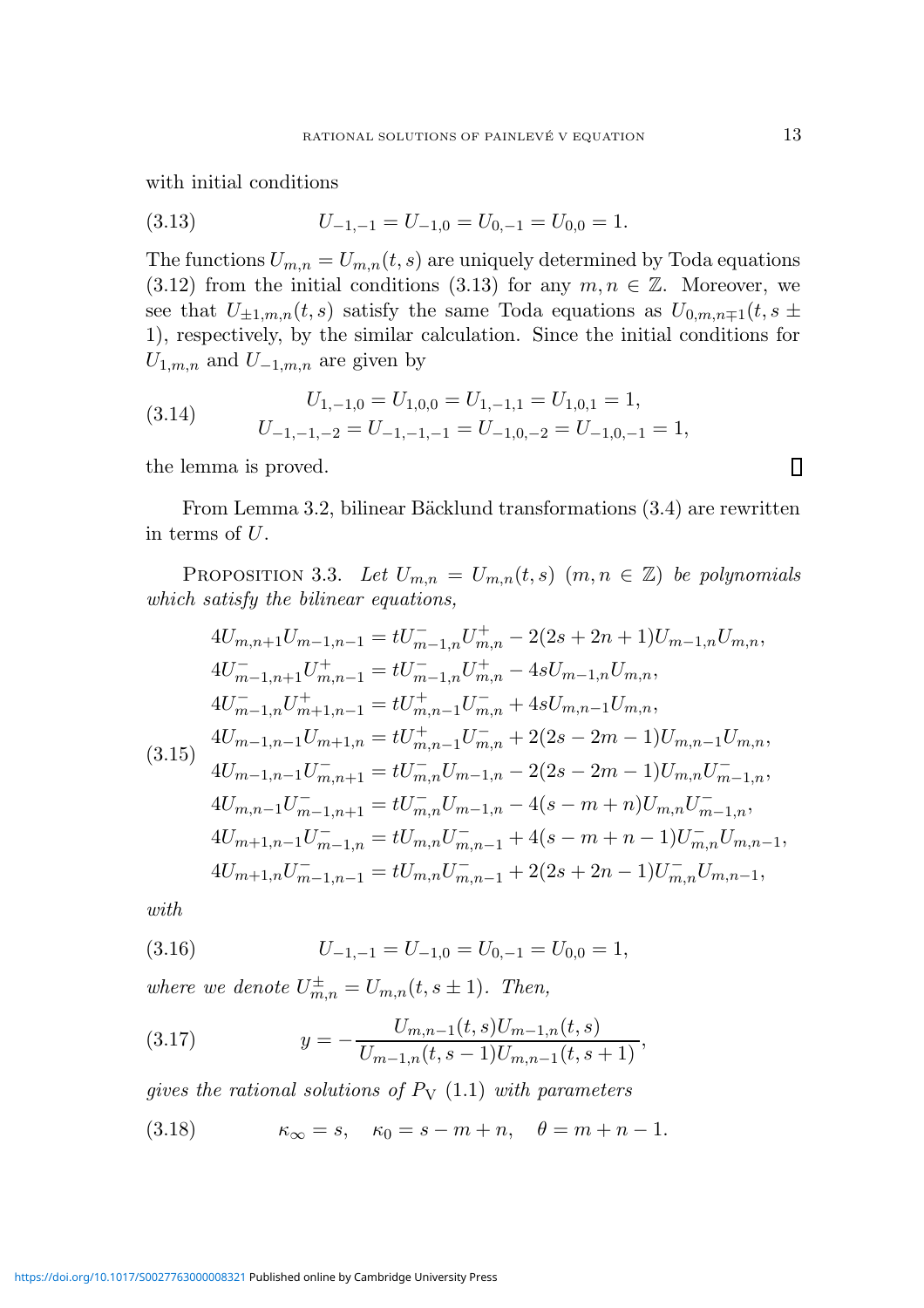### §4. Proof of Theorem 1.1

In this section, we give the proof of Theorem 1.1.

DEFINITION 2. Let  $p_k^{(r)} = p_k^{(r)}$  $\binom{r}{k}(x)$  and  $q_k^{(r)} = q_k^{(r)}$  $k^{(r)}(x)$  be polynomials defined by

(4.1) 
$$
\sum_{k=0}^{\infty} p_k^{(r)} \eta^k = (1 - \eta)^{-r} \exp\left(-\frac{x\eta}{1 - \eta}\right), \quad p_k^{(r)} = 0 \text{ for } k < 0,
$$

(4.2) 
$$
q_k^{(r)}(x) = p_k^{(r)}(-x),
$$

respectively. For  $m, n \in \mathbb{Z}_{\geq 0}$ , we define a family of polynomials  $R_{m,n}^{(r)} =$  $R_{m,n}^{(r)}(x)$  by

$$
(4.3) \quad R_{m,n}^{(r)}(x) =
$$
\n
$$
\begin{vmatrix}\n q_1^{(r)} & q_0^{(r)} & \cdots & q_{-m+2}^{(r)} & q_{-m+1}^{(r)} & \cdots & q_{-m-n+3}^{(r)} & q_{-m-n+2}^{(r)} \\
 q_3^{(r)} & q_2^{(r)} & \cdots & q_{-m+4}^{(r)} & q_{-m+3}^{(r)} & \cdots & q_{-m-n+5}^{(r)} & q_{-m-n+4}^{(r)} \\
\vdots & \vdots & \ddots & \vdots & \vdots & \ddots & \vdots & \vdots \\
 q_{2m-1}^{(r)} & q_{2m-2}^{(r)} & \cdots & q_m^{(r)} & q_{m-1}^{(r)} & \cdots & q_{m-n+1}^{(r)} & q_{m-n}^{(r)} \\
 p_{n-m}^{(r)} & p_{n-m+1}^{(r)} & \cdots & p_{n-1}^{(r)} & p_n^{(r)} & \cdots & p_{2n-2}^{(r)} & p_{2n-1}^{(r)} \\
\vdots & \vdots & \vdots & \vdots & \vdots & \vdots & \vdots \\
 p_{-n-m+4}^{(r)} & p_{-n-m+5}^{(r)} & \cdots & p_{-n+3}^{(r)} & p_{-n+4}^{(r)} & \cdots & p_{2n}^{(r)} & p_{3}^{(r)} \\
 p_{-n-m+2}^{(r)} & p_{-n-m+3}^{(r)} & \cdots & p_{-n+1}^{(r)} & p_{-n+2}^{(r)} & \cdots & p_{0}^{(r)} & p_{1}^{(r)}\n\end{vmatrix}
$$

.

For  $m, n \in \mathbb{Z}_{< 0}$ , we define  $R_{m,n}^{(r)}$  through

$$
(4.4) \qquad R_{m,n}^{(r)} = (-1)^{m(m+1)/2} R_{-m-1,n}^{(r)}, \qquad R_{m,n}^{(r)} = (-1)^{n(n+1)/2} R_{m,-n-1}^{(r)}.
$$

Remark. The polynomials  $p_k$  and  $q_k$   $(k \geq 0)$  are essentially the Laguerre polynomials, namely,  $p_k^{(r)}$  $k^{(r)}(x) = L_k^{(r-1)}$  $k^{(r-1)}(x)$ . Moreover,  $R_{m,n}^{(r)}$  is related to  $S_{m,n}$  in Theorem 1.1 as

(4.5) 
$$
R_{m,n}^{(r)}(x) = S_{m,n}(t,s), \quad x = \frac{t}{2}, \quad r = 2s - m + n.
$$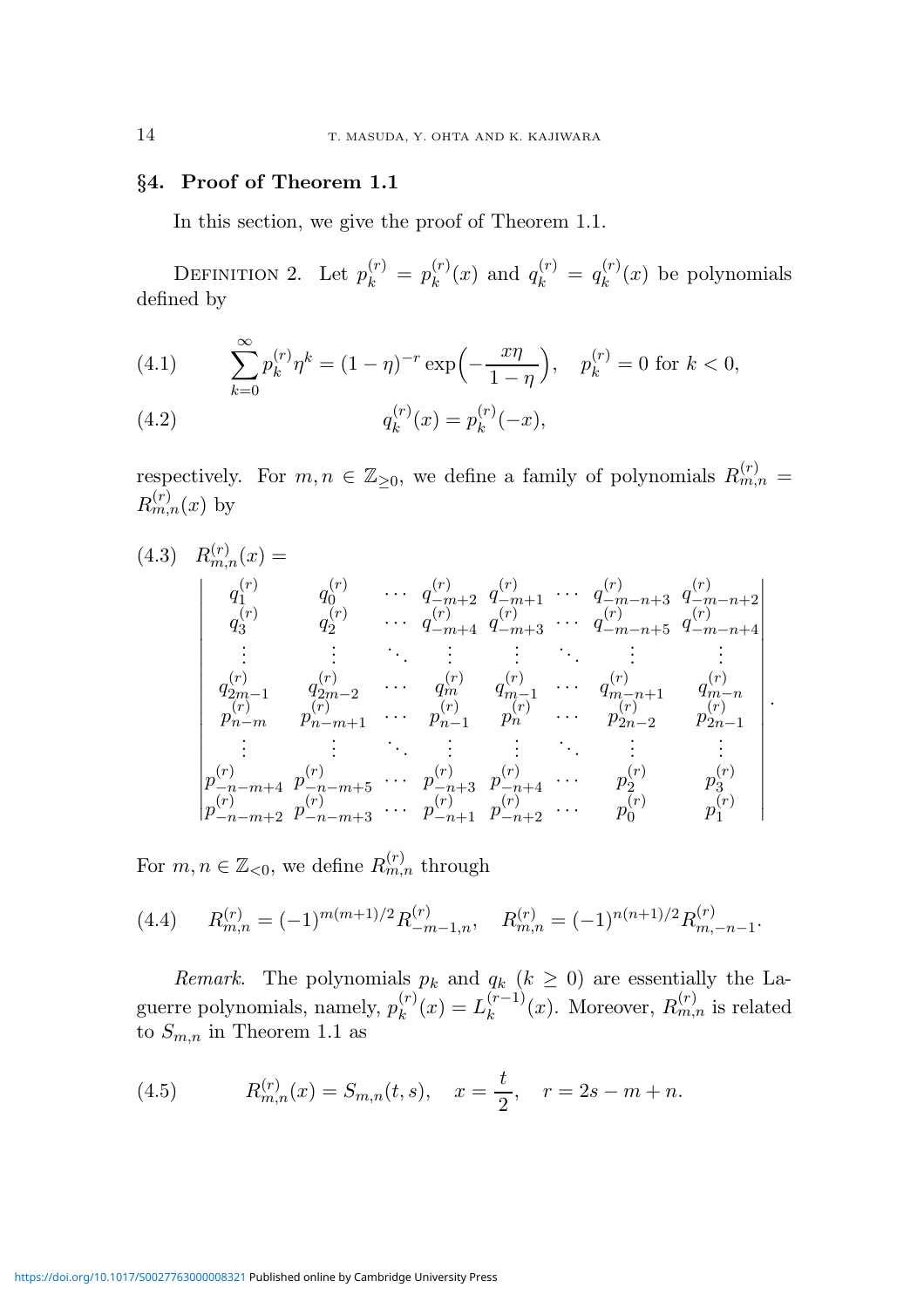PROPOSITION 4.1. For  $m, n \in \mathbb{Z}$ ,  $R_{m,n}^{(r)}$  satisfy the following bilinear equations.

$$
-(2n+1)R_{m,n+1}^{(r+1)}R_{m-1,n-1}^{(r)}= xR_{m-1,n}^{(r-1)}R_{m,n}^{(r+2)} - (r+m+n+1)R_{m-1,n}^{(r+1)}R_{m,n}^{(r)},-(2n+1)R_{m-1,n+1}^{(r)}R_{m,n-1}^{(r+1)}= xR_{m-1,n}^{(r-1)}R_{m,n}^{(r+2)} - (r+m-n)R_{m-1,n}^{(r+1)}R_{m,n}^{(r)},(2m+1)R_{m-1,n}^{(r-1)}R_{m+1,n-1}^{(r)}= xR_{m,n-1}^{(r+1)}R_{m,n}^{(r-2)} + (r+m-n)R_{m,n-1}^{(r-1)}R_{m,n}^{(r)},(2m+1)R_{m-1,n-1}^{(r)}R_{m,n+1}^{(r-1)}= xR_{m,n-1}^{(r+1)}R_{m,n}^{(r-2)} + (r-m-n-1)R_{m,n-1}^{(r-1)}R_{m,n}^{(r)},-(2n+1)R_{m-1,n-1}^{(r)}R_{m,n+1}^{(r-1)}
$$
  
(4.6)  

$$
-(2n+1)R_{m-1,n-1}^{(r)}R_{m,n+1}^{(r-1)}
$$
  

$$
= xR_{m,n}^{(r-2)}R_{m-1,n}^{(r+1)} - (r-m-n-1)R_{m,n}^{(r)}R_{m-1,n}^{(r-1)},-(2n+1)R_{m,n-1}^{(r-1)}R_{m-1,n+1}^{(r)}= xR_{m,n}^{(r-2)}R_{m-1,n}^{(r+1)} - (r-m+n)R_{m,n}^{(r)}R_{m-1,n}^{(r-1)},(2m+1)R_{m+1,n-1}^{(r-2)}R_{m-1,n}^{(r-1)}
$$
  

$$
= xR_{m,n}^{(r)}R_{m,n-1}^{(r-3)} + (r-m+n-2)R_{m,n}^{(r-2)}R_{m,n-1}^{(r-1)},(2m+1)R_{m+1,n}^{(r-3)}R_{m-1,n-1}^{(r-2)}
$$
  

$$
= xR_{m,n}^{(r)}R
$$

Comparing (4.6) with (3.15), we obtain an explicit formula for  $U_{m,n} =$  $U_{m,n}(t, s)$  in Proposition 3.3.

PROPOSITION 4.2. We have

(4.7) 
$$
U_{m,n}(t,s) = c_m d_n S_{m,n}(t,s), \quad m, n \in \mathbb{Z},
$$

where  $c_m$  and  $d_n$  are constants determined by

(4.8) 
$$
c_{m+1}c_{m-1} = \left(m + \frac{1}{2}\right)c_m^2, \quad c_{-1} = c_0 = 1,
$$

$$
d_{n+1}d_{n-1} = -\left(n + \frac{1}{2}\right)d_n^2, \quad d_{-1} = d_0 = 1.
$$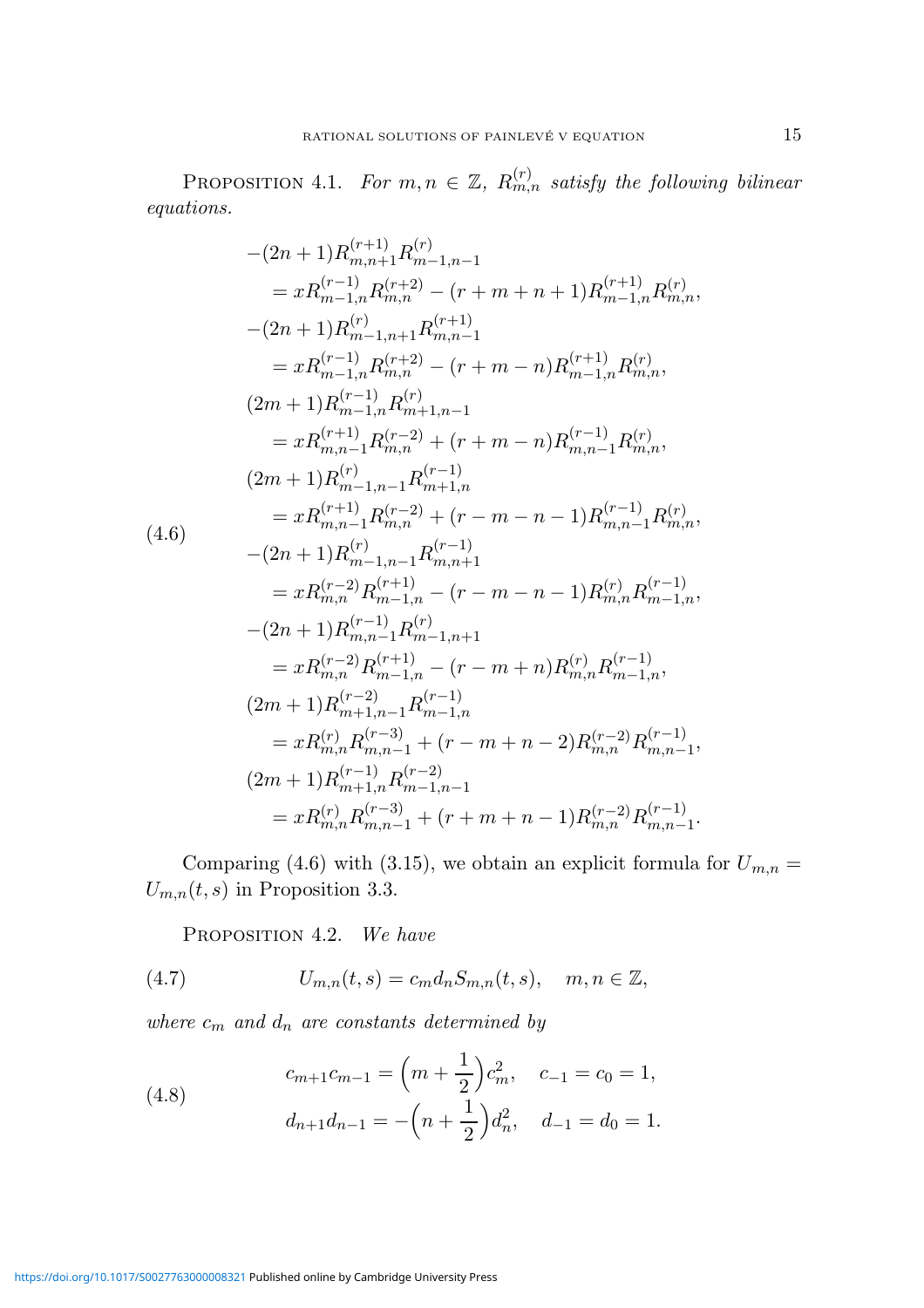Proof. Putting

(4.9) 
$$
U_{m,n}(t,s) = c_m d_n R_{m,n}^{(r)}(x),
$$

with

(4.10) 
$$
x = \frac{t}{2}, \quad r = 2s - m + n,
$$

we find that the bilinear relations  $(4.6)$  become  $(3.15)$ . Taking  $(4.5)$  into account, we obtain Proposition 4.2.  $\Box$ 

Applying  $s_1$  to the solutions (1.8) with (1.9), we get the solutions (1.8) with  $(1.10)$ . Then, the first half of Theorem 1.1 is a direct consequence of Propositions 3.3 and 4.2. It is easy to find that the latter half of Theorem 1.1 is obtained by applying  $\pi s_1$  to the solutions (1.8) with (1.9). Therefore, now the proof of Theorem 1.1 is reduced to that of Proposition 4.1.

It is possible to reduce the number of bilinear equations to be proved in (4.6) by the following symmetry of  $R_{m,n}^{(r)}(x)$ .

LEMMA 4.3. We have the relations for  $m, n \in \mathbb{Z}_{\geq 0}$ 

(4.11) 
$$
R_{n,m}^{(r)}(-x) = R_{m,n}^{(r)}(x),
$$

(4.12) 
$$
R_{n,m}^{(-r)}(x) = (-1)^{m(m+1)/2 + n(n+1)/2} R_{m,n}^{(r)}(x).
$$

*Proof.* The first relation  $(4.11)$  is easily obtained from  $(4.3)$ . To verify the second relation (4.12), we introduce polynomials  $\bar{q}_k^{(r)} = \bar{q}_k^{(r)}$  $\int_k^{(r)}(x)$  by

(4.13) 
$$
\sum_{k=0}^{\infty} \bar{q}_k^{(r)} \eta^k = (1+\eta)^r \exp\left(\frac{x\eta}{1+\eta}\right), \quad \bar{q}_k^{(r)} = 0 \text{ for } k < 0.
$$

Comparing the generating function for  $q_k$  with that for  $\bar{q}_k$ , we see that each  $\bar q^{(r)}_k$  $k_k^{(r)}(x)$  is a linear combination of  $q_j^{(r)}$  $j^{(r)}(x), j = k, k - 2, k - 4, \dots$  Therefore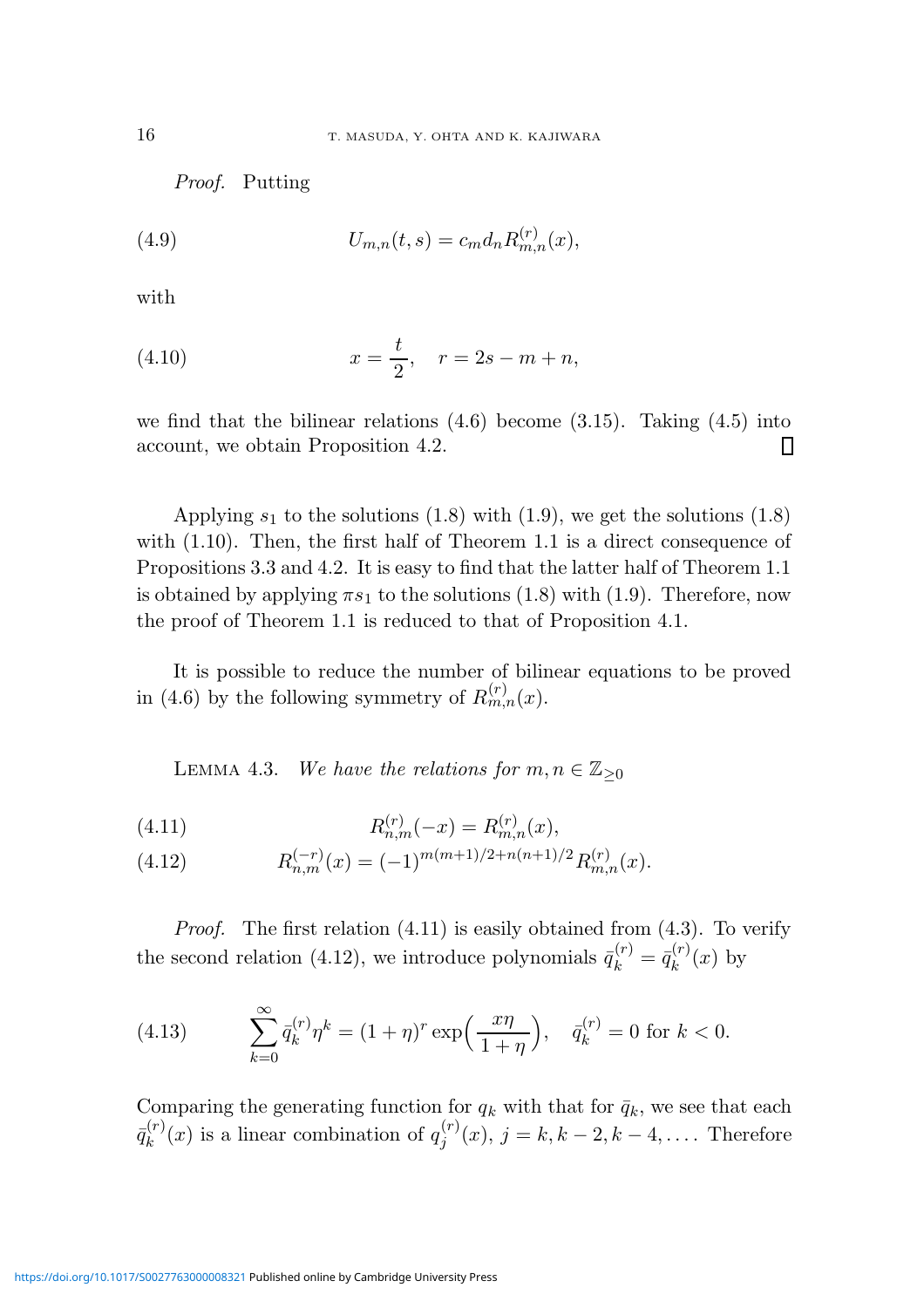we can express  $R_{m,n}^{(r)}$  for  $m, n \in \mathbb{Z}_{\geq 0}$  in terms of  $p_k$  and  $\bar{q}_k$  as

$$
(4.14) \ R_{m,n}^{(r)}(x) = \n\begin{vmatrix}\n\bar{q}_1^{(r)} & \bar{q}_0^{(r)} & \cdots & \bar{q}_{-m+2}^{(r)} & \bar{q}_{-m+1}^{(r)} & \cdots & \bar{q}_{-m-n+3}^{(r)} & \bar{q}_{-m-n+2}^{(r)} \\
\bar{q}_3^{(r)} & \bar{q}_2^{(r)} & \cdots & \bar{q}_{-m+4}^{(r)} & \bar{q}_{-m+3}^{(r)} & \cdots & \bar{q}_{-m-n+5}^{(r)} & \bar{q}_{-m-n+4}^{(r)} \\
\vdots & \vdots & \ddots & \vdots & \vdots & \ddots & \vdots & \vdots \\
\bar{q}_{2m-1}^{(r)} & \bar{q}_{2m-2}^{(r)} & \cdots & \bar{q}_m^{(r)} & \bar{q}_{m-1}^{(r)} & \cdots & \bar{q}_{m-n+1}^{(r)} & \bar{q}_{m-n}^{(r)} \\
p_{n-m}^{(r)} & p_{n-m+1}^{(r)} & \cdots & p_{n-1}^{(r)} & p_n^{(r)} & \cdots & p_{2n-2}^{(r)} & p_{2n-1}^{(r)} \\
\vdots & \vdots & \vdots & \vdots & \vdots & \vdots & \vdots & \vdots \\
p_{-n-m+4}^{(r)} & p_{-n-m+5}^{(r)} & \cdots & p_{-n+3}^{(r)} & p_{-n+4}^{(r)} & \cdots & p_2^{(r)} & p_3^{(r)} \\
p_{-n-m+2}^{(r)} & p_{-n-m+3}^{(r)} & \cdots & p_{-n+1}^{(r)} & p_{-n+2}^{(r)} & \cdots & p_0^{(r)} & p_1^{(r)}\n\end{vmatrix}.
$$

Noticing that  $\bar{q}_k$  and  $p_k$  are related as

(4.15) 
$$
\bar{q}_k^{(r)}(x) = (-1)^k p_k^{(-r)}(x),
$$

we obtain the relation (4.12).

From the symmetries of  $R_{m,n}^{(r)}(x)$  described by (4.4) and Lemma 4.3, it is sufficient to prove the first two equations in (4.6) for  $m, n \in \mathbb{Z}_{\geq 0}$ , which are equivalent to

(4.16) 
$$
R_{m-1,n+1}^{(r)}R_{m,n-1}^{(r+1)} - R_{m,n+1}^{(r+1)}R_{m-1,n-1}^{(r)} - R_{m-1,n}^{(r+1)}R_{m,n}^{(r)} = 0,
$$

(4.17) 
$$
-(2n+1)R_{m-1,n+1}^{(r)}R_{m,n-1}^{(r+1)} = xR_{m-1,n}^{(r-1)}R_{m,n}^{(r+2)} - (r+m-n)R_{m-1,n}^{(r+1)}R_{m,n}^{(r)}.
$$

In the following, we show that these bilinear equations are reduced to Jacobi's identity of determinants. Let D be an  $(m + n + 1) \times (m + n + 1)$ determinant and  $D\begin{bmatrix} i_1 & i_2 & \cdots & i_k \end{bmatrix}$  $j_1$   $j_2$   $\cdots$   $j_k$ I the minor which are obtained by deleting the rows with indices  $i_1, \ldots, i_k$  and the columns with indices  $j_1, \ldots, j_k$ . Then we have Jacobi's identity

(4.18) 
$$
D \cdot D \begin{bmatrix} m & m+1 \\ 1 & m+n+1 \end{bmatrix}
$$

$$
= D \begin{bmatrix} m \\ 1 \end{bmatrix} D \begin{bmatrix} m+1 \\ m+n+1 \end{bmatrix} - D \begin{bmatrix} m+1 \\ 1 \end{bmatrix} D \begin{bmatrix} m \\ m+n+1 \end{bmatrix}.
$$

 $\Box$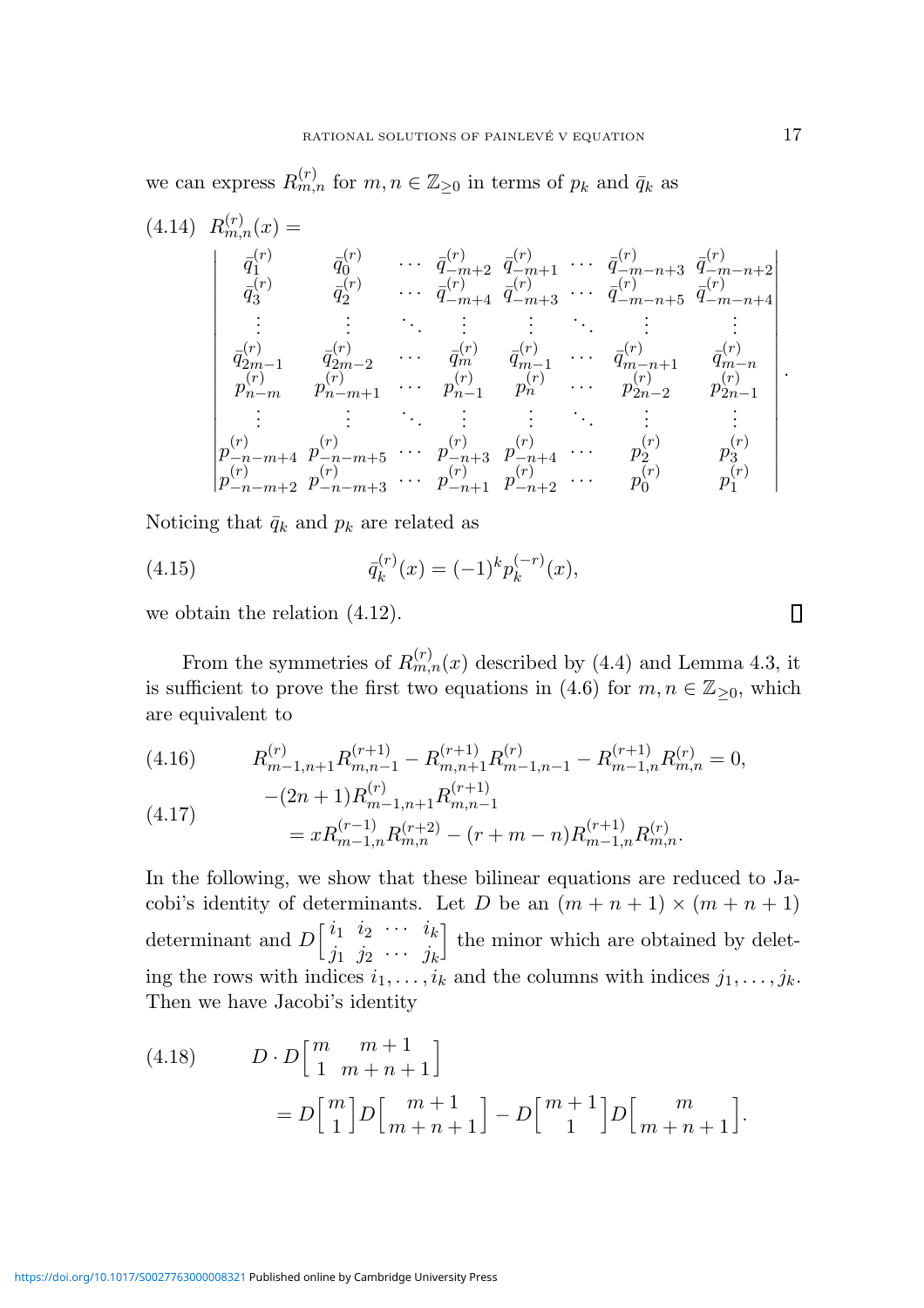We first choose proper determinants as  $D(D)$  itself should be expressed in terms of  $R_{m,n}^{(r)}$ ). Secondly, we construct such formulas that express the minor determinants by  $R_{m,n}^{(r)}$ . Then, Jacobi's identity yields bilinear equations for  $R_{m,n}^{(r)}$  which are nothing but (4.16) and (4.17).

We have the following lemmas.

$$
(4.19) \tD \equiv \begin{vmatrix}\n-q_1^{(r+1)} & q_1^{(r)} & \cdots & q_{-m-n+3}^{(r)} & q_{-m-n+2}^{(r)} \\
-q_3^{(r+1)} & q_3^{(r)} & \cdots & q_{-m-n+5}^{(r)} & q_{-m-n+4}^{(r)} \\
\vdots & \vdots & \ddots & \vdots & \vdots \\
-q_{2m-1}^{(r+1)} & q_{2m-1}^{(r)} & \cdots & q_{m-n+1}^{(r)} & q_{m-n}^{(r)} \\
p_{n-m+1}^{(r+1)} & p_{n-m+2}^{(r)} & \cdots & p_{2n}^{(r)} & p_{2n+1}^{(r)} \\
\vdots & \vdots & \ddots & \vdots & \vdots & \vdots \\
p_{-n-m+3}^{(r+1)} & p_{-n-m+4}^{(r)} & \cdots & p_2^{(r)} & p_3^{(r)} \\
p_{-n-m+1}^{(r+1)} & p_{-n-m+2}^{(r)} & \cdots & p_0^{(r)} & p_1^{(r)}\n\end{vmatrix}.
$$

Then, we have

$$
D = (-1)^m R_{m,n+1}^{(r+1)}, \quad D\begin{bmatrix} m \\ 1 \end{bmatrix} = R_{m-1,n+1}^{(r)},
$$

$$
D\begin{bmatrix} m+1 \\ 1 \end{bmatrix} = R_{m,n}^{(r)}, \quad D\begin{bmatrix} m \\ m+n+1 \end{bmatrix} = (-1)^{m-1} R_{m-1,n}^{(r+1)},
$$

$$
D\begin{bmatrix} m+1 \\ m+n+1 \end{bmatrix} = (-1)^m R_{m,n-1}^{(r+1)},
$$

$$
D\begin{bmatrix} m & m+1 \\ 1 & m+n+1 \end{bmatrix} = R_{m-1,n-1}^{(r)}.
$$

Lemma 4.5. We set

$$
(4.21)
$$

$$
D \equiv \begin{vmatrix} \tilde{q}_1^{(r-m-n+2)} & q_1^{(r-m-n+1)} & q_0^{(r-m-n+2)} & \cdots & q_{-m-n+2}^{(r)} \\ \tilde{q}_3^{(r-m-n+2)} & q_3^{(r-m-n+1)} & q_2^{(r-m-n+2)} & \cdots & q_{-m-n+4}^{(r)} \\ \vdots & \vdots & \vdots & \ddots & \vdots \\ \tilde{q}_{2m-1}^{(r-m-n+2)} & q_{2m-1}^{(r-m-n+1)} & q_{2m-2}^{(r-m-n+2)} & \cdots & q_{m-n}^{(r)} \\ (-1)^{m+n} \hat{p}_{2n}^{(r-m-n+2)} & (-1)^{m+n} p_{2n+1}^{(r-m-n+1)} & (-1)^{m+n-1} p_{2n+1}^{(r-m-n+2)} & \cdots & (-1)^1 p_{2n+1}^{(r)} \\ (-1)^{m+n} \hat{p}_2^{(r-m-n+2)} & (-1)^{m+n} p_3^{(r-m-n+1)} & (-1)^{m+n-1} p_3^{(r-m-n+2)} & \cdots & (-1)^1 p_3^{(r)} \\ (-1)^{m+n} \hat{p}_0^{(r-m-n+2)} & (-1)^{m+n} p_1^{(r-m-n+1)} & (-1)^{m+n-1} p_1^{(r-m-n+2)} & \cdots & (-1)^1 p_1^{(r)} \end{vmatrix},
$$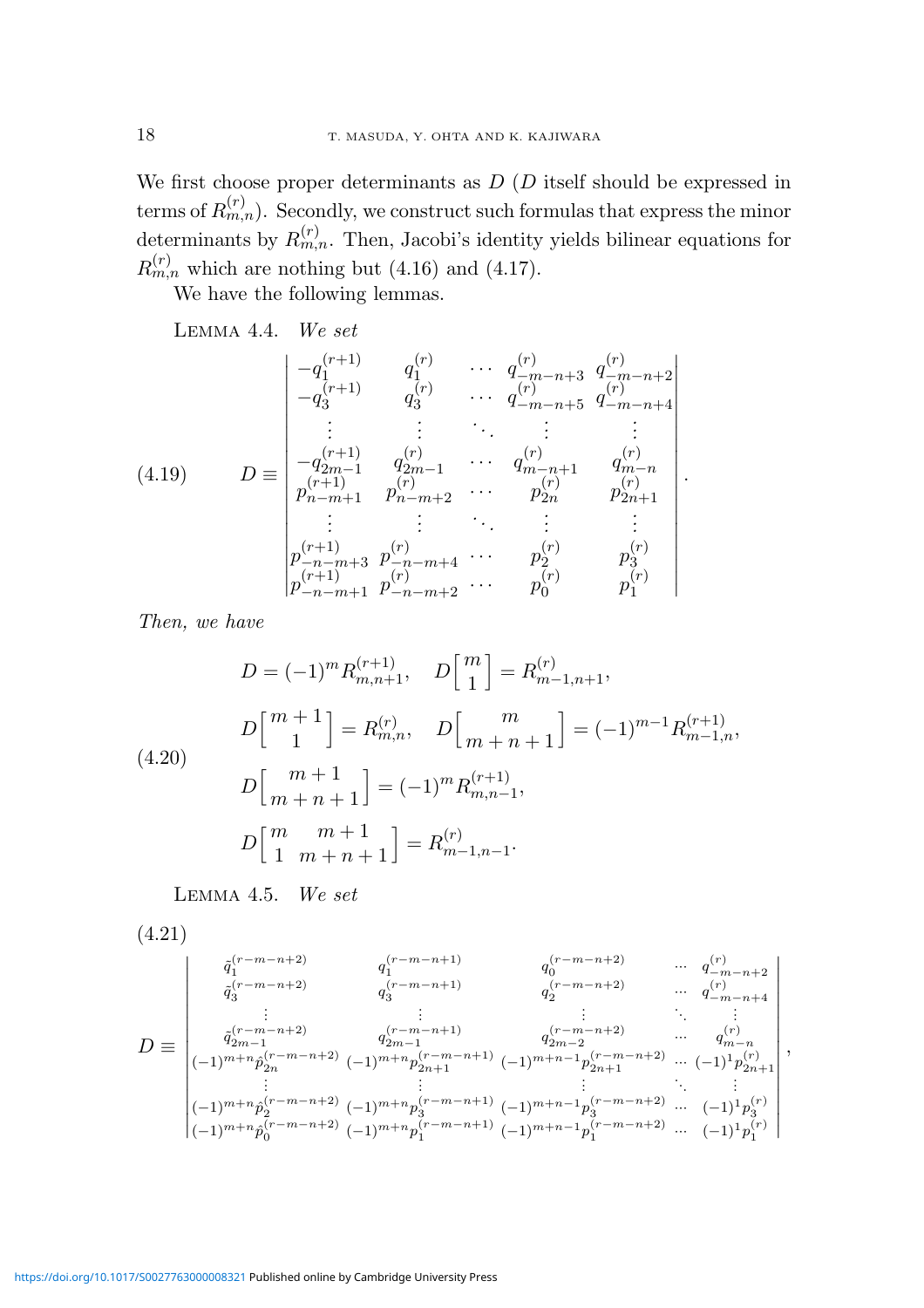where  $\hat{p}_{2k}^{(r)}$  $_{2k}^{\left( r\right) }$  and  $\tilde{q}_{2k}^{\left( r\right) }$  $\frac{1}{2k-1}$  are defined by

(4.22) 
$$
\hat{p}_{2k}^{(r)} = \frac{p_{2k}^{(r)}}{2k+1}, \quad \tilde{q}_{2k-1}^{(r)} = \frac{q_{2k-1}^{(r)}}{r+2k-2}.
$$

Then, we have

$$
D = \frac{x^{m+n}}{\prod_{j=0}^{m} (2j+1) \prod_{k=1}^{m} (r-m-n+2k)} R_{m,n}^{(r+2)},
$$
  
\n
$$
D\left[\begin{matrix} m\\1 \end{matrix}\right] = (-1)^{n+1} R_{m-1,n+1}^{(r)}, \quad D\left[\begin{matrix} m+1\\1 \end{matrix}\right] = (-1)^{n} R_{m,n}^{(r)},
$$
  
\n
$$
D\left[\begin{matrix} m\\m+n+1 \end{matrix}\right] = \frac{(-1)^{n+1} x^{m+n-1}}{\prod_{j=0}^{n} (2j+1) \prod_{k=1}^{m-1} (r-m-n+2k)} R_{m-1,n}^{(r+1)},
$$
  
\n
$$
D\left[\begin{matrix} m+1\\m+n+1 \end{matrix}\right] = \frac{(-1)^{n} x^{m+n-1}}{\prod_{j=0}^{n-1} (2j+1) \prod_{k=1}^{m} (r-m-n+2k)} R_{m,n-1}^{(r+1)},
$$
  
\n
$$
D\left[\begin{matrix} m & m+1\\1 & m+n+1 \end{matrix}\right] = R_{m-1,n}^{(r-1)}.
$$

It is easy to see that the bilinear relations (4.16) and (4.17) follow immediately from Jacobi's identity (4.18) by using Lemmas 4.4 and 4.5, respectively. We give the proof of Lemmas 4.4 and 4.5 in Appendix B. This completes the proof of Proposition 4.1 and thus our main result Theorem 1.1.

#### §5. Discussion

As we mentioned in Section 2.3, the  $\tau$ -cocycles  $\phi_{k,l,m,n}$  are polynomials in  $\alpha_i$  and  $f_i$  and admit a determinant expression in terms of a generalized Jacobi-Trudi formula [21]. When specialized to the seed solution (3.1), we obtain a determinant formula for  $\phi_{0,0,m,n} = \phi_{m,n}$ , which are given as follows.

PROPOSITION 5.1. Let  $g_k^{(l)}$  $\binom{l}{k}$   $(k, l \in \mathbb{Z})$  be functions defined by

(5.1) 
$$
g_{2k}^{(2l)} = \frac{(-1)^k}{\xi_k} L_k^{(2s-1)}(t/2), \qquad g_{2k+1}^{(2l)} = \frac{\sqrt{t}}{2} \frac{(-1)^k}{\xi_{k+1}^{\dagger}} L_k^{(2s^{\dagger})}(t/2),
$$

$$
g_{2k}^{(2l+1)} = \frac{(-1)^k}{\xi_k^{\dagger}} L_k^{(2s^{\dagger}-1)}(t/2), \qquad g_{2k+1}^{(2l+1)} = \frac{\sqrt{t}}{2} \frac{(-1)^k}{\xi_{k+1}} L_k^{(2s)}(t/2),
$$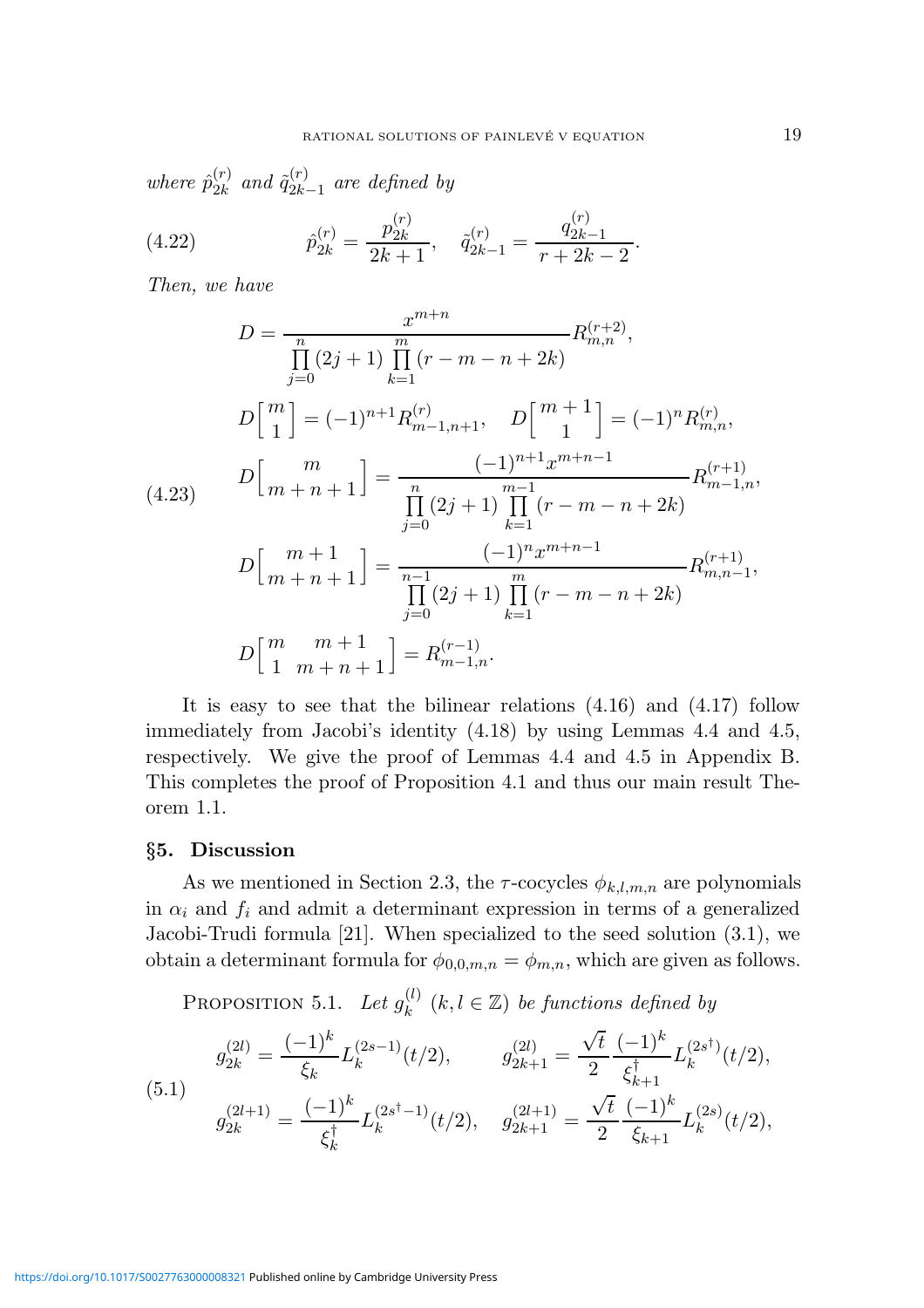with

(5.2) 
$$
\xi_k = \xi_k(s) = \prod_{j=1}^k \left(s + \frac{j-1}{2}\right), \quad \xi_k^{\dagger} = \xi_k(s^{\dagger}),
$$

where  $L_k^{(r)}$  $\binom{r}{k}(x)$  are the Laguerre polynomials and  $s^{\dagger} = 1/2 - s$ . Then,  $\phi_{m,n}$ under the specialization (3.1) are given by

(5.3) 
$$
\phi_{m,n} = N_{m,n} \det \left( g_{\lambda_j - j + i}^{(m+n+1-i)} \right)_{i,j=1}^{m+n},
$$

where the partition  $\lambda$  and the normalization factor  $N_{m,n}$  are given by (5.4)

$$
\lambda = \begin{cases}\n(3m - n - 1, 3m - n - 4, \dots, 2n + 5, 2n + 2, 2n, 2n, \dots, 4, 4, 2, 2), & (m > n), \\
(3n - m, 3n - m - 3, \dots, 2m + 3, 2m, 2m, \dots, 4, 4, 2, 2), & (m \le n),\n\end{cases}
$$

and

(5.5) 
$$
N_{m,n} = \begin{cases} (-1)^{n(n+1)/2} c_m d_n \prod_{k=1}^n \hat{\zeta}_k \prod_{k=1}^m \zeta_k^{\dagger} \prod_{k=1}^{m-n-1} \hat{\zeta}_k^{\dagger}, & (m > n), \\ (-1)^{n(n+1)/2} c_m d_n \prod_{k=1}^n \hat{\zeta}_k \prod_{k=1}^m \zeta_k^{\dagger} \prod_{k=1}^{n-m} \zeta_k, & (m \le n), \end{cases}
$$

with

(5.6) 
$$
\zeta_k = \prod_{j=1}^k (s+j-1), \quad \hat{\zeta}_k = \prod_{j=1}^k \left(s + \frac{2j-1}{2}\right),
$$

respectively.

This gives a different expression for the rational solutions discussed in this paper. Studying the relationship between this formula and our result might be an interesting problem.

Acknowledgements. The authors would like to thank Prof. S. Okada for leading their attention to the universal characters. They also thank Prof. M. Noumi, Prof. Y. Yamada and Prof. H. Watanabe for useful suggestions and discussions.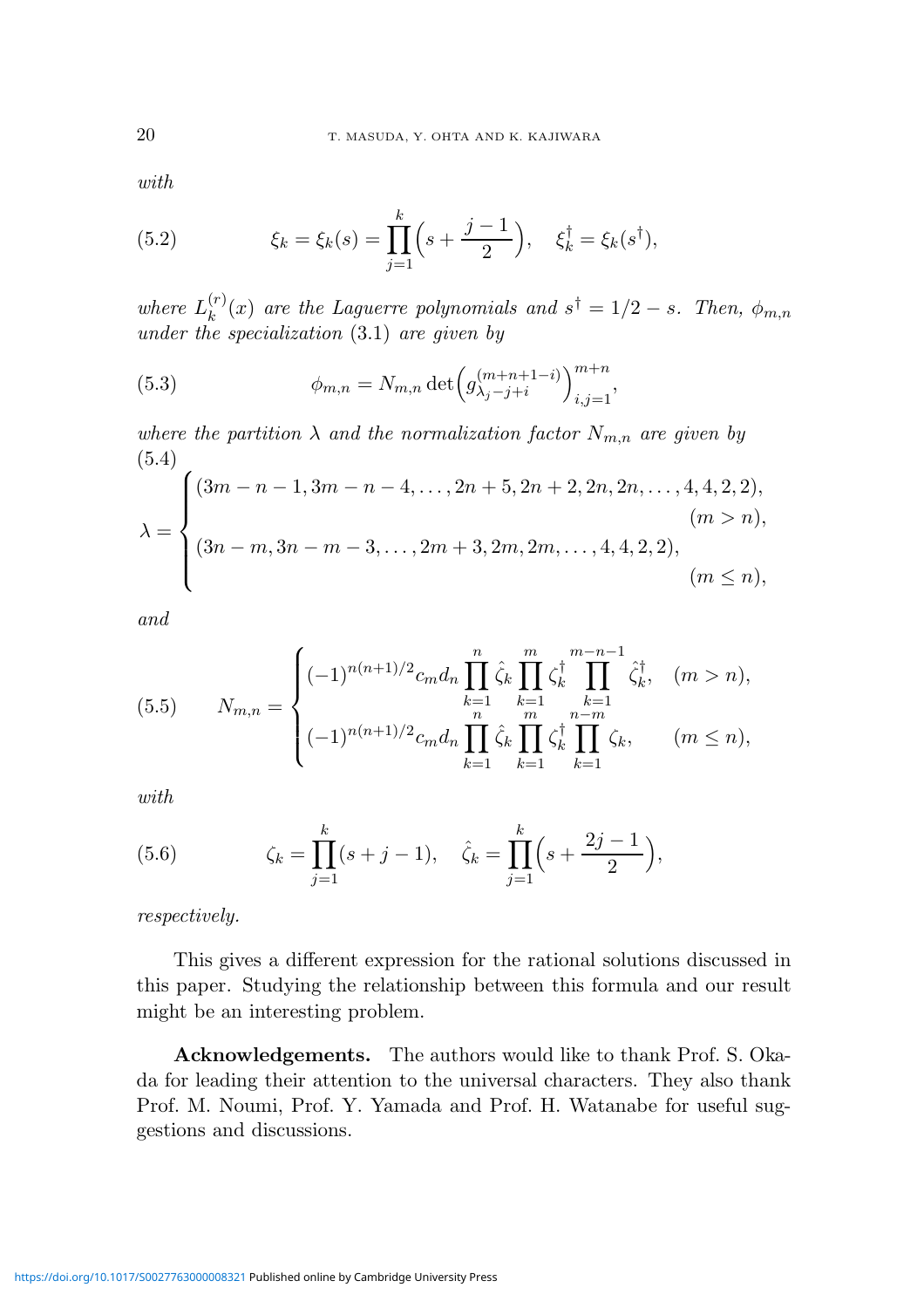## Appendix A. Determinant formula for the Umemura polynomials

In [9], Noumi and Yamada gave a determinant formula of Jacobi-Trudi type for the Umemura polynomials in terms of 2-reduced Schur functions. In this appendix, we give a brief review on this determinant formula, and show that it is recovered as a special case of our formula.

We normalize the polynomials  $U_{m,n}$  in Section 3 as

(A.1) 
$$
U_{m,n} = 2^{m(m+1)/2 + n(n+1)/2} T_{m,n}.
$$

Then we find that the functions  $T_n = T_{0,n}(t,s)$  are monic polynomials generated by the Toda equation (A.2)

$$
T_{n+1}T_{n-1} = t \left[ \left( \frac{d^2 T_n}{dt^2} \right) T_n - \left( \frac{d T_n}{dt} \right)^2 \right] + \frac{d T_n}{dt} T_n + \left( \frac{t}{8} - \frac{2s + 1 + 3n}{4} \right) T_n^2,
$$

with initial conditions  $T_{-1} = T_0 = 1$ . The polynomials  $T_n$  are called Umemura polynomials. It is easy to see that we have

(A.3) 
$$
T_{-1,n}(t,s) = T_{0,n}(t,s+1/2).
$$

Introducing  $\widehat{T}_n(t, s)$  by  $\widehat{T}_n(t, s) = T_{-n}(t, s)$ , we have the following proposition.

PROPOSITION A.1. Let  $\widehat{T}_n = \widehat{T}_n(t, s)$  be a sequence of polynomials in t and s defined through the Toda equation

(A.4) 
$$
\widehat{T}_{n+1}\widehat{T}_{n-1} = t \left[ \left( \frac{d^2 \widehat{T}_n}{dt^2} \right) \widehat{T}_n - \left( \frac{d \widehat{T}_n}{dt} \right)^2 \right] + \frac{d \widehat{T}_n}{dt} \widehat{T}_n + \left[ \frac{t}{8} - \frac{1}{2} \left( s + \frac{1}{2} \right) + \frac{3}{4} n \right] \widehat{T}_n^2,
$$

with initial conditions  $\widehat{T}_0 = \widehat{T}_1 = 1$ . Then, the rational function

(A.5) 
$$
y = -\frac{\widehat{T}_{n+1}(t,s)\widehat{T}_n(t,s+1/2)}{\widehat{T}_{n+1}(t,s+1)\widehat{T}_n(t,s-1/2)},
$$

solves  $P_V$  with the parameters

$$
(A.6) \qquad \qquad \kappa_{\infty} = s, \quad \kappa_0 = s - n, \quad \theta = -n - 1.
$$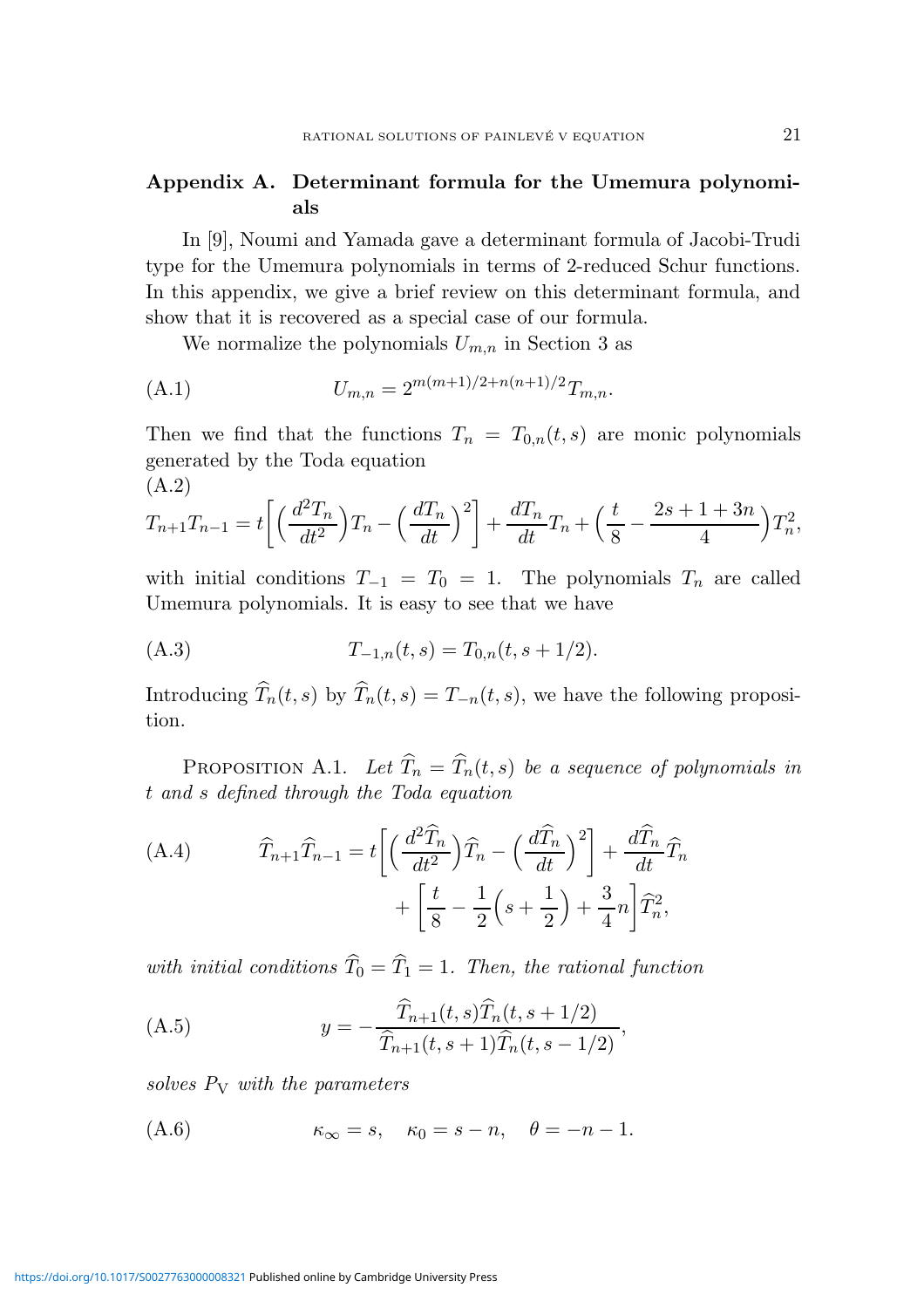The explicit formula for  $\widehat{T}_n$  was given by Noumi and Yamada, which is expressed in terms of the 2-reduced Schur functions.

PROPOSITION A.2. Let  $S_n = S_n(t_1, t_2, ...)$  for  $n \geq 0$  be the Schur function associated with a partition  $\lambda = (n, n-1, \ldots, 2, 1)$ . Then, we have

$$
\widehat{T}_{n+1}(t,s) = N_n S_n
$$

with

(A.8) 
$$
N_n = 2^{-n(n+1)}(2n-1)!!(2n-3)!!\cdots 3!!1!!,
$$

$$
t_j = \frac{t}{2} + \frac{-2s+n+1}{j}.
$$

It is easy to verify that Proposition A.2 is recovered by putting  $m = 0$ for the solutions (1.8) with (1.9) in Theorem 1.1.

### Appendix B. Proof of Lemmas 4.4 and 4.5

We first note that the following contiguity relations hold by definition,

(B.1) 
$$
p_k^{(r)} - p_{k-1}^{(r)} = p_k^{(r-1)}, \quad q_k^{(r)} - q_{k-1}^{(r)} = q_k^{(r-1)},
$$

and

(B.2) 
$$
(k+1)p_{k+1}^{(r)} = rp_k^{(r+1)} - xp_k^{(r+2)}
$$
,  $(k+1)q_{k+1}^{(r)} = rq_k^{(r+1)} + xq_k^{(r+2)}$ .

Let us prove Lemma 4.4. Noticing that  $p_1^{(r)} = 1$  and  $p_k^{(r)} = 0$  for  $k < 0$ , we see that  $R_{m,n}^{(r)}$  can be rewritten as

$$
(B.3) \quad R_{m,n}^{(r)} = \begin{vmatrix} q_1^{(r)} & q_0^{(r)} & \cdots & q_{-m-n+3}^{(r)} & q_{-m-n+2}^{(r)} & q_{-m-n+1}^{(r)} \\ q_3^{(r)} & q_2^{(r)} & \cdots & q_{-m-n+5}^{(r)} & q_{-m-n+4}^{(r)} & q_{-m-n+3}^{(r)} \\ \vdots & \vdots & \ddots & \vdots & \vdots & \vdots \\ q_{2m-1}^{(r)} & q_{2m-2}^{(r)} & \cdots & q_{m-n+1}^{(r)} & q_{m-n}^{(r)} & q_{m-n-1}^{(r)} \\ p_{n-m}^{(r)} & p_{n-m+1}^{(r)} & \cdots & p_{2n-2}^{(r)} & p_{2n-1}^{(r)} & p_{2n}^{(r)} \\ \vdots & \vdots & \vdots & \vdots & \vdots & \vdots \\ p_{-n-m+4}^{(r)} & p_{-n-m+5}^{(r)} & \cdots & p_{2}^{(r)} & p_{3}^{(r)} & p_{4}^{(r)} \\ p_{-n-m+2}^{(r)} & p_{-n-m+3}^{(r)} & \cdots & p_{0}^{(r)} & p_{1}^{(r)} & p_{2}^{(r)} \\ p_{-n-m}^{(r)} & p_{-n-m+1}^{(r)} & \cdots & p_{-2}^{(r)} & p_{-1}^{(r)} & p_{0}^{(r)} \end{vmatrix}.
$$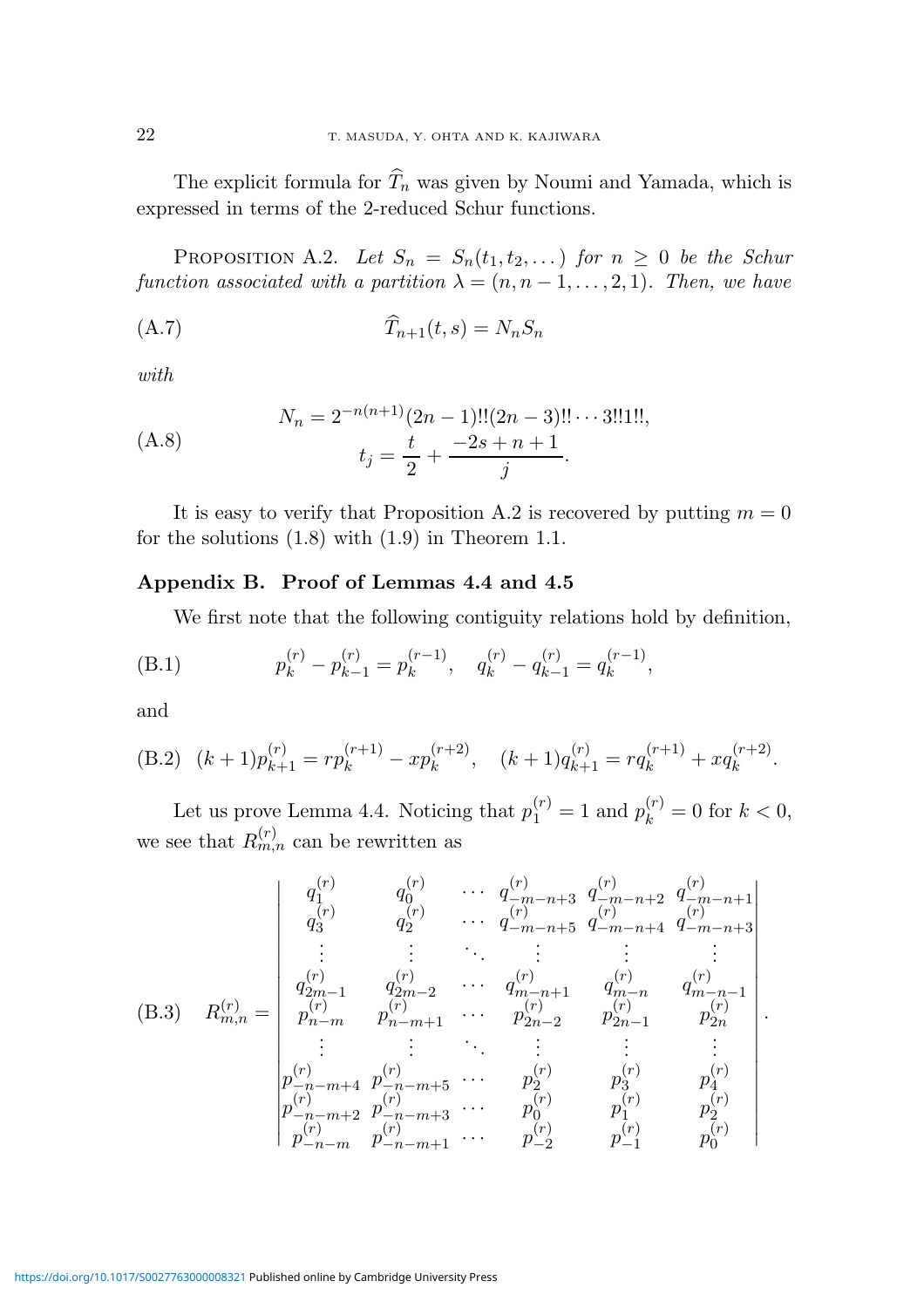Subtracting the  $(j-1)$ -th column from the j-th column of  $R_{m,n}^{(r+1)}$  for  $(j=$  $m + n, m + n - 1, \ldots, 2$  and using (B.1), we get

$$
(B.4) \t R_{m,n}^{(r+1)} = (-1)^m \begin{vmatrix}\n-q_1^{(r+1)} & q_1^{(r)} & \cdots & q_{-m-n+4}^{(r)} & q_{-m-n+3}^{(r)} \\
-q_3^{(r+1)} & q_3^{(r)} & \cdots & q_{-m-n+6}^{(r)} & q_{-m-n+5}^{(r)} \\
\vdots & \vdots & \ddots & \vdots & \vdots \\
-q_{2m-1}^{(r+1)} & q_{2m-1}^{(r)} & \cdots & q_{m-n+2}^{(r)} & q_{m-n+1}^{(r)} \\
p_{n-m}^{(r+1)} & p_{n-m+1}^{(r)} & \cdots & p_{2n-2}^{(r)} & p_{2n-1}^{(r)} \\
\vdots & \vdots & \ddots & \vdots & \vdots \\
p_{-n-m+4}^{(r+1)} & p_{-n-m+5}^{(r)} & \cdots & p_2^{(r)} & p_3^{(r)} \\
p_{-n-m+2}^{(r+1)} & p_{-n-m+3}^{(r)} & \cdots & p_0^{(r)} & p_1^{(r)}\n\end{vmatrix}.
$$

From (B.3) and (B.4), we obtain Lemma 4.4.

We next prove Lemma 4.5. Subtracting the  $(i+1)$ -th column from the *i*-th column of  $R_{m,n}^{(r)}$  for  $(i = 1, 2, ..., j, j = m+n-1, m+n-2, ..., 1)$ and using (B.1), we get

$$
(\mathrm{B.5})
$$

$$
R_{m,n}^{(r)} = \begin{vmatrix} q_1^{(r-m-n+1)} & q_0^{(r-m-n+2)} & \cdots & q_{-m-n+3}^{(r-1)} & q_{-m-n+2}^{(r)} \\ q_3^{(r-m-n+1)} & q_2^{(r-m-n+2)} & \cdots & q_{-m-n+5}^{(r-1)} & q_{-m-n+4}^{(r)} \\ \vdots & \vdots & \ddots & \vdots & \vdots \\ q_{2m-1}^{(r-m-n+1)} & q_{2m-2}^{(r-m-n+2)} & \cdots & q_{m-n+1}^{(r-1)} & q_{m-n}^{(r)} \\ ( -1)^{m+n-1} p_{2n-1}^{(r-m-n+1)} & (-1)^{m+n-2} p_{2n-1}^{(r-m-n+2)} & \cdots & (-1)^1 p_{2n-1}^{(r-1)} & (-1)^0 p_{2n-1}^{(r)} \\ \vdots & \vdots & \ddots & \vdots & \vdots \\ (-1)^{m+n-1} p_3^{(r-m-n+1)} & (-1)^{m+n-2} p_3^{(r-m-n+2)} & \cdots & (-1)^1 p_3^{(r-1)} & (-1)^0 p_3^{(r)} \\ (-1)^{m+n-1} p_1^{(r-m-n+1)} & (-1)^{m+n-2} p_1^{(r-m-n+2)} & \cdots & (-1)^1 p_1^{(r-1)} & (-1)^0 p_1^{(r)} \end{vmatrix}.
$$

Noticing that  $p_0^{(r)} = 1$  and  $p_k^{(r)} = 0$  for  $k < 0$ , we see that  $R_{m,n}^{(r)}$  can be rewritten as

$$
(B.6) \ R_{m,n}^{(r)} = \begin{vmatrix} q_1^{(r-m-n)} & q_0^{(r-m-n+1)} & \cdots & q_{-m-n+2}^{(r-1)} & q_{-m-n+1}^{(r)} \\ q_3^{(r-m-n)} & q_2^{(r-m-n+1)} & \cdots & q_{-m-n+4}^{(r-1)} & q_{-m-n+3}^{(r)} \\ \vdots & \vdots & \ddots & \vdots & \vdots \\ q_{2m-1}^{(r-m-n)} & q_{2m-2}^{(r-m-n+1)} & \cdots & q_{m-n}^{(r-1)} & q_{m-n-1}^{(r)} \\ (-1)^{m+n} p_{2n}^{(r-m-n)} & (-1)^{m+n-1} p_{2n}^{(r-m-n+1)} & \cdots & (-1)^1 p_{2n}^{(r-1)} & (-1)^0 p_{2n}^{(r)} \\ \vdots & \vdots & \ddots & \vdots & \vdots \\ (-1)^{m+n} p_0^{(r-m-n)} & (-1)^{m+n-1} p_0^{(r-m-n+1)} & \cdots & (-1)^1 p_2^{(r-1)} & (-1)^0 p_2^{(r)} \\ (-1)^{m+n} p_0^{(r-m-n)} & (-1)^{m+n-1} p_0^{(r-m-n+1)} & \cdots & (-1)^1 p_0^{(r-1)} & (-1)^0 p_0^{(r)} \end{vmatrix}.
$$

We add the j-th column multiplied by  $(r-2+m+n-j)/x$  to the  $(j+1)$ -th column of (B.6) for  $(j = m + n, m + n - 1, \ldots, 1)$ . Then using (B.1) and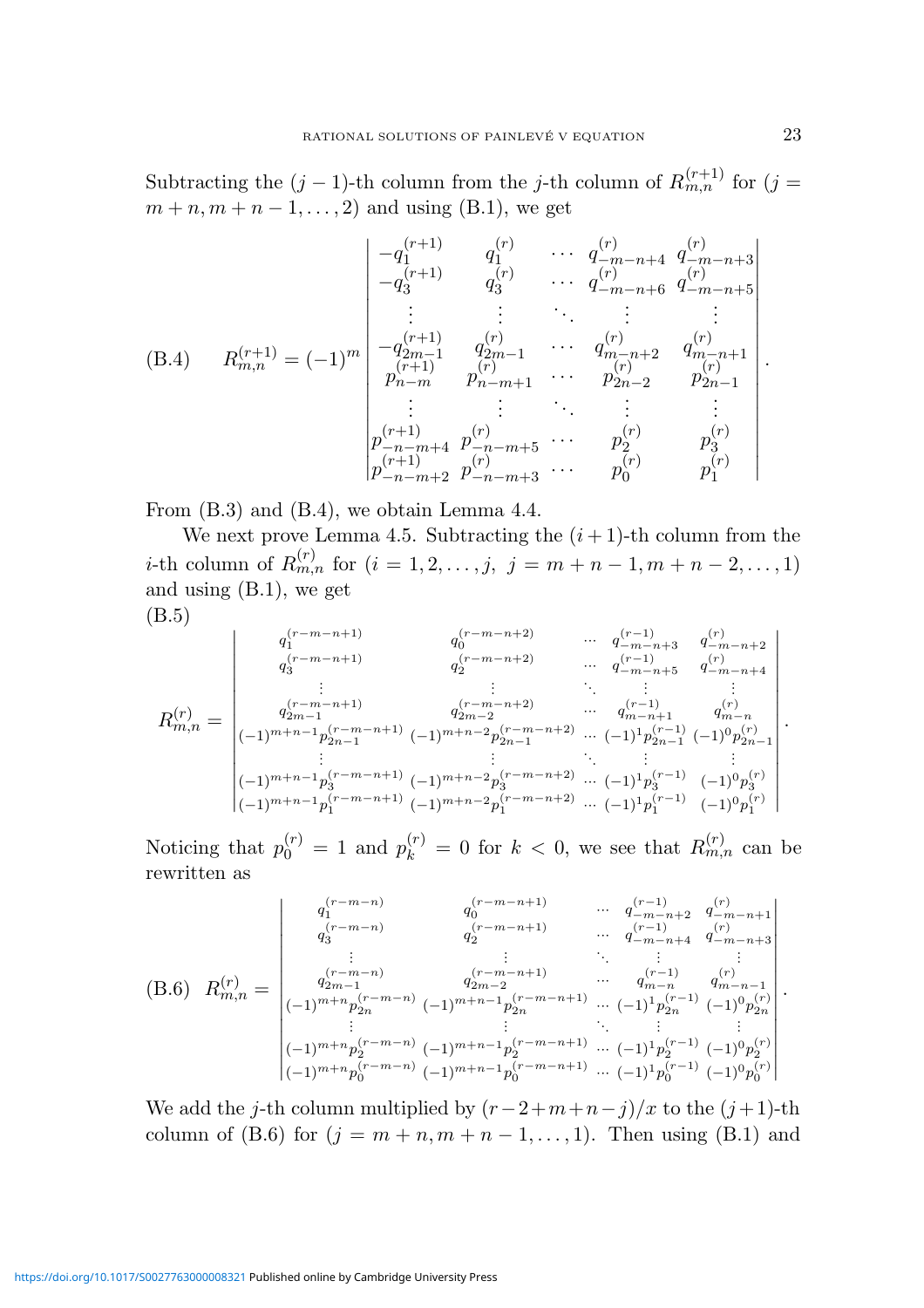(B.2), we obtain

(B.7) 
$$
R_{m,n}^{(r)} = \prod_{j=0}^{n} (2j+1) \prod_{k=1}^{m} (r-m-n+2k-2)x^{-(m+n)}
$$

$$
\frac{q_1^{(r-m-n)}}{q_3^{(r-m-n)}} \qquad \begin{array}{c} q_1^{(r-m-n-1)} & \cdots & q_{-m-n+3}^{(r-3)} & q_{-m-n+2}^{(r-2)} \\ q_3^{(r-m-n)} & q_3^{(r-m-n-1)} & \cdots & q_{-m-n+5}^{(r-3)} & q_{-m-n+4}^{(r-2)} \\ \vdots & \vdots & \ddots & \vdots & \vdots \\ q_{2m-1}^{(r-m-n)} & q_{2m-1}^{(r-m-n-1)} & \cdots & q_{m-n+1}^{(r-3)} & q_{m-n}^{(r-2)} \\ \vdots & \vdots & \ddots & \vdots & \vdots \\ q_{2m-1}^{(r-m-n)} & q_{2m+1}^{(r-m-n-1)} & \cdots & q_{2m+1}^{(r-3)} & q_{m-n+1}^{(r-2)} \\ \vdots & \vdots & \ddots & \vdots & \vdots \\ q_{2m-1}^{(r-m-n)} & q_{2m+1}^{(r-m-n-1)} & \cdots & q_{2m+1}^{(r-3)} & q_{2m+1}^{(r-2)} \\ \vdots & \vdots & \ddots & \vdots & \vdots \\ q_{2m}^{(r-m-n)} & q_{2m+1}^{(r-m-n-1)} & \cdots & q_{2m+1}^{(r-3)} & q_{2m+1}^{(r-2)} \\ \vdots & \vdots & \ddots & \vdots & \vdots \\ q_{2m}^{(r-m-n)} & q_{2m+1}^{(r-m-n-1)} & \cdots & q_{2m+1}^{(r-3)} & q_{2m+1}^{(r-2)} \\ \vdots & \vdots & \ddots & \vdots \\ q_{2m}^{(r-m-n)} & q_{2m+1}^{(r-m-n-1)} & \cdots & q_{2m+1}^{(r-3)} & q_{2m+1}^{(r-2)} \\ \vdots & \vdots & \ddots & \vdots \\ q_{2m}^{(r-m-n)} & q_{2m+1}^{(r-m-n-1)} & \cdots & q_{2m+1}^{(r-3)} & q_{2m+1}^{(r-2)} \\ \vdots & \vdots &
$$

Lemma 4.5 follows from  $(B.5)$ ,  $(B.6)$  and  $(B.7)$ .

#### **REFERENCES**

- [1] M. Jimbo and T. Miwa, Solitons and infinite dimensional Lie algebras, Publ. RIMS. Kyoto Univ., 19 (1983), 943–1001.
- [2] K. Kajiwara and Y. Ohta, Determinant structure of the rational solutions for the Painlevé II equation, J. Math. Phys.,  $37$  (1996), 4693-4704.
- [3] K. Kajiwara and T. Masuda, On the Umemura polynomials for the Painlevé III equation, Phys. Lett., A 260 (1999), 462–467.
- [4] K. Kajiwara and Y. Ohta, Determinant structure of the rational solutions for the Painlevé IV equation, J. Phys. A: Math. Gen.,  $31$  (1998), 2431–2446.
- [5] A. V. Kitaev, C. K. Law and J. B. McLeod, Rational solutions of the fifth Painlevé equation, Differential and Integral Equations, 7 (1994), 967–1000.
- [6] K. Koike, On the decomposition of tensor products of the representations of the classical groups: by means of the universal characters, Adv. Math., 74 (1989), 57–86.
- [7] M. Noumi, S. Okada, K. Okamoto and H. Umemura, Special polynomials associated with the Painleve equations II, Proceedings of the Taniguchi Symposium 1997, Integrable Systems and Algebraic Geometry (M. H. Saito, Y. Shimizu and K. Ueno, eds.), World Scientific, Singapore (1998), pp. 349–372.
- [8] M. Noumi and Y. Yamada, *Symmetries in the fourth Painlevé equation and Okamoto* polynomials, Nagoya Math. J., 153 (1999), 53–86.
- [9]  $\_\_\_\_\_\_\_\_\_\_\_\_\_\_\_\_\_\_\_\_\_\_\_\_\_\_\_\_\_\_$  Duemura polynomials for the Painlevé V equation, Phys. Lett.,  $\mathbf{A}247$ (1998), 65–69.
- [10]  $\_\_\_\_\_\_\$  Higher order Painlevé equations of type  $A_l^{(1)}$ , Funkcial. Ekvac., 41 (1998), 483–503.
- [11]  $\_\_\_\_\$  Affine Weyl groups, discrete dynamical systems and Painlevé equations, Commun. Math. Phys., 199 (1998), 281–295.
- [12] K. Okamoto, *Studies on the Painlevé equations I, sixth Painlevé equation P* $_{\rm VI}$ , Annali di Matematica pura ed applicata, CXLVI (1987), 337–381.